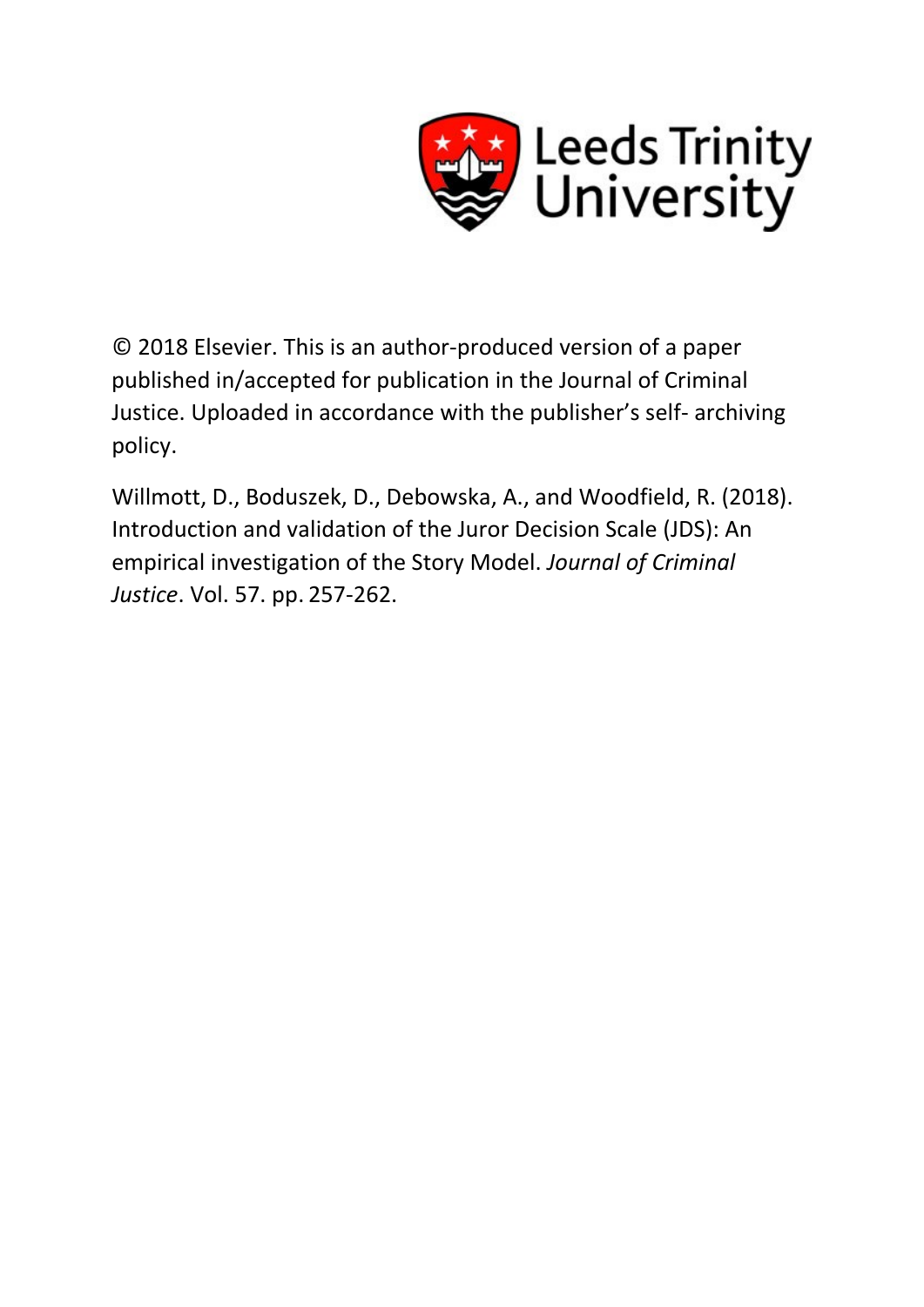See discussions, stats, and author profiles for this publication at: [https://www.researchgate.net/publication/323935735](https://www.researchgate.net/publication/323935735_Introduction_and_Validation_of_the_Juror_Decision_Scale_JDS_An_Empirical_Investigation_of_the_Story_Model?enrichId=rgreq-164413a7b52c512363ef3e70c5ab94e6-XXX&enrichSource=Y292ZXJQYWdlOzMyMzkzNTczNTtBUzo2MDY5MzUxODc0NjAwOTZAMTUyMTcxNjAzMzA0MQ%3D%3D&el=1_x_2&_esc=publicationCoverPdf)

# [Introduction and Validation of the Juror Decision Scale \(JDS\): An Empirical](https://www.researchgate.net/publication/323935735_Introduction_and_Validation_of_the_Juror_Decision_Scale_JDS_An_Empirical_Investigation_of_the_Story_Model?enrichId=rgreq-164413a7b52c512363ef3e70c5ab94e6-XXX&enrichSource=Y292ZXJQYWdlOzMyMzkzNTczNTtBUzo2MDY5MzUxODc0NjAwOTZAMTUyMTcxNjAzMzA0MQ%3D%3D&el=1_x_3&_esc=publicationCoverPdf) Investigation of the Story Model

**Article** in Journal of Criminal Justice · March 2018



**Some of the authors of this publication are also working on these related projects:**

Examination of the relationship between psychological constructs and verdict outcome within contested rape trials [View project](https://www.researchgate.net/project/Examination-of-the-relationship-between-psychological-constructs-and-verdict-outcome-within-contested-rape-trials?enrichId=rgreq-164413a7b52c512363ef3e70c5ab94e6-XXX&enrichSource=Y292ZXJQYWdlOzMyMzkzNTczNTtBUzo2MDY5MzUxODc0NjAwOTZAMTUyMTcxNjAzMzA0MQ%3D%3D&el=1_x_9&_esc=publicationCoverPdf)

Sexual Violence [View project](https://www.researchgate.net/project/Sexual-Violence-2?enrichId=rgreq-164413a7b52c512363ef3e70c5ab94e6-XXX&enrichSource=Y292ZXJQYWdlOzMyMzkzNTczNTtBUzo2MDY5MzUxODc0NjAwOTZAMTUyMTcxNjAzMzA0MQ%3D%3D&el=1_x_9&_esc=publicationCoverPdf)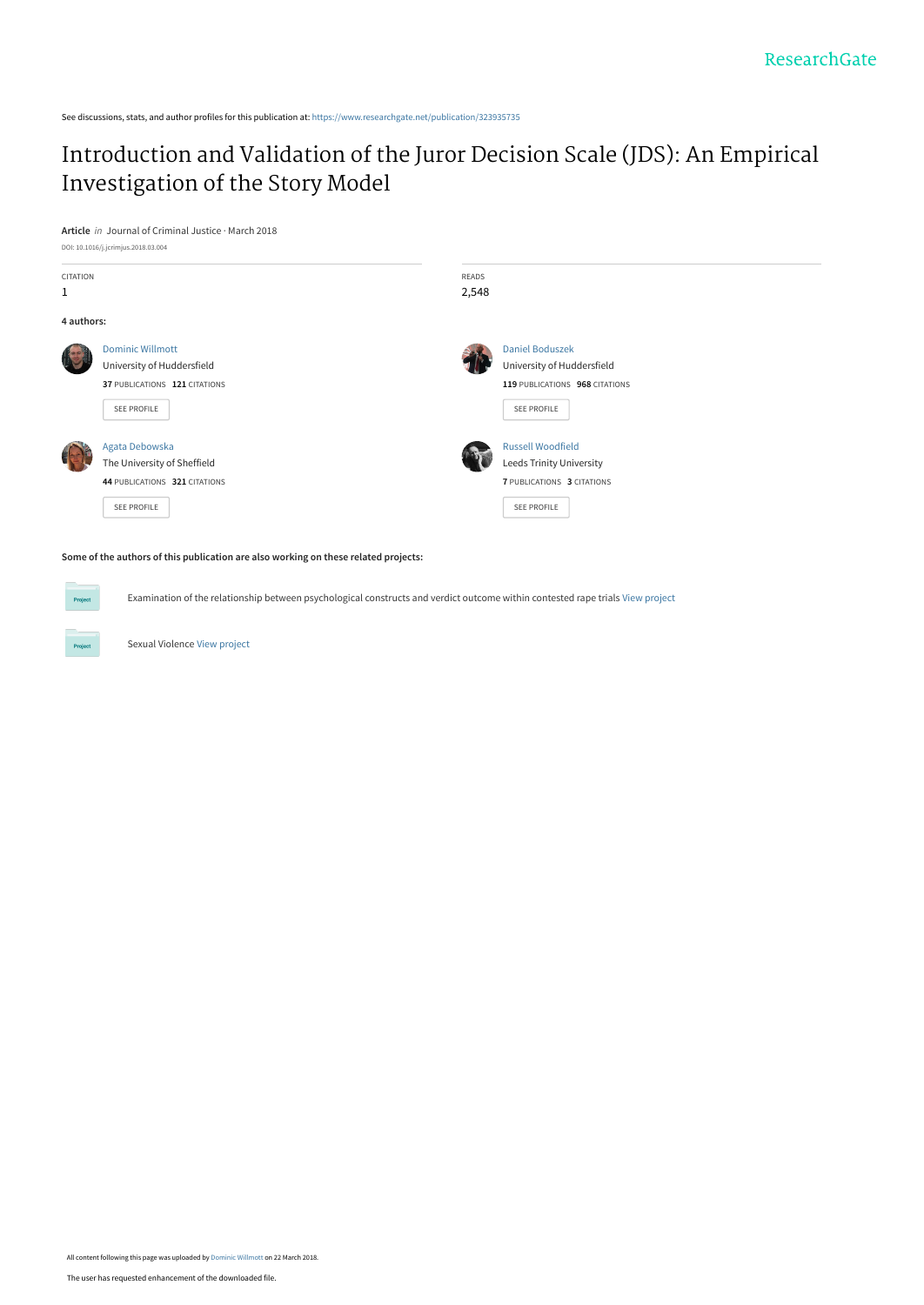# **Introduction and Validation of the Juror Decision Scale (JDS): An Empirical Investigation of the Story Model**

Dominic Willmott<sup>a</sup>, Daniel Boduszek<sup>a, b</sup>, Agata Debowska<sup>c</sup> & Russell Woodfield<sup>d</sup>

<sup>a</sup> University of Huddersfield, Huddersfield, UK

<sup>b</sup> SWPS University of Social Sciences and Humanities, Katowice, Poland

<sup>c</sup> The University of Sheffield, Sheffield, UK

<sup>d</sup> Leeds Trinity University, Leeds, UK

Paper accepted for publication in the *Journal of Criminal Justice*

### ACKNOWLEDGEMENTS

The authors wish to thank Nigel Booth, criminal barrister at the St. John's Buildings Chambers, Manchester (UK) who ensured all features of the mock trials accorded with English law and whose legal expertise gave the experimental design a level of credibility largely unrivalled in past research. Thanks are also given to specialist sexual offence investigators within West Yorkshire and Cheshire Constabularies (UK), whose insights into rape investigations also proved invaluable, alongside the many other legal practitioners who volunteered their time to the research.

### CONFLICT OF INTEREST:

Authors declare that they have no conflict of interest.

Correspondence concerning this article should be addresses to Daniel Boduszek, University of Huddersfield, Department of Psychology, Edith Key Building, Queensgate Campus, Huddersfield HD1 3DH, United Kingdom, contact email: d.boduszek@hud.ac.uk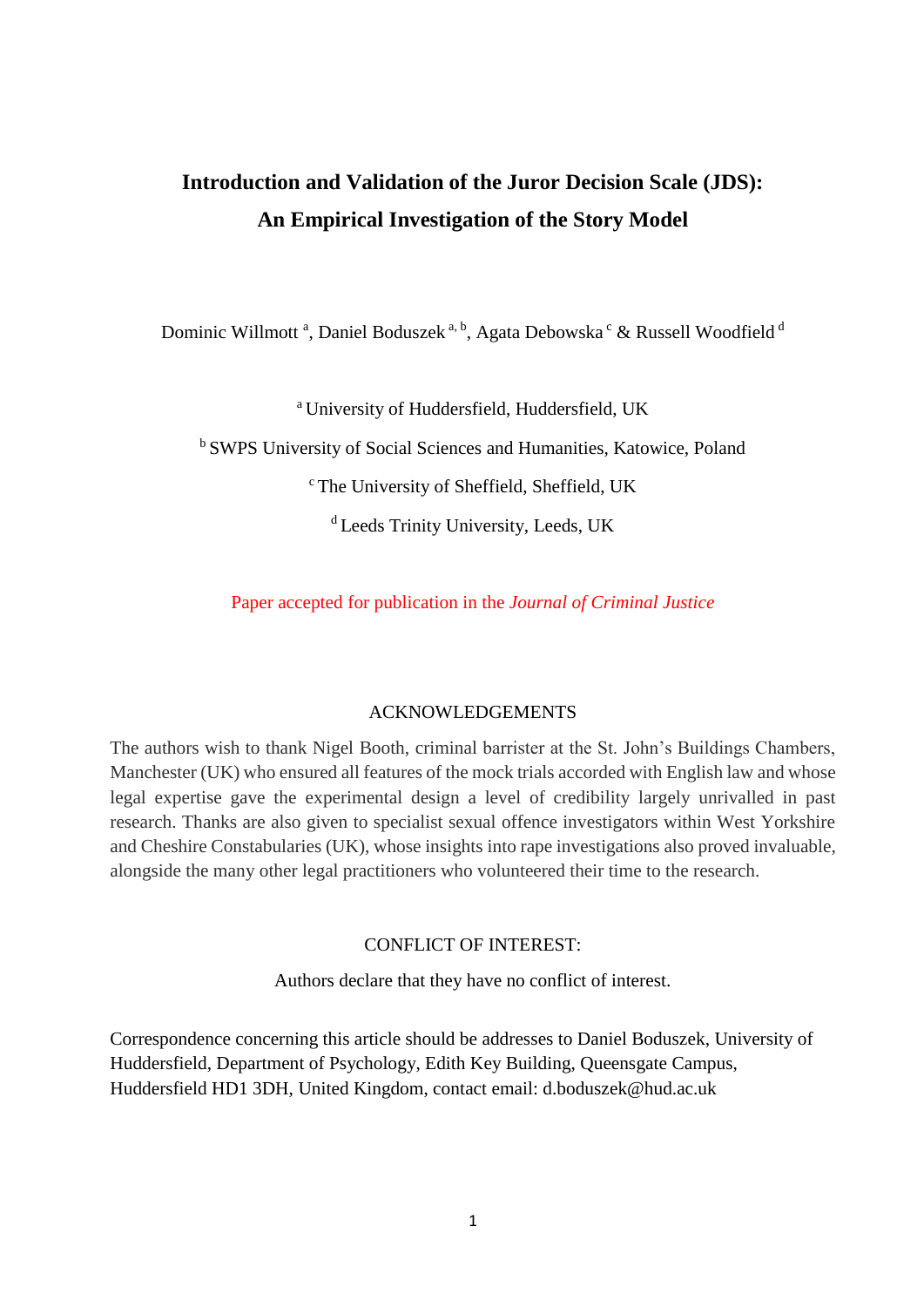### **Abstract**

**Purpose:** To develop and validate a self-report measure of individual juror decision making within criminal trials, based on theoretical features set out in the Story Model of juror decision making.

**Methods:** The Juror Decision Scale (JDS) and Acceptance of Modern Myths about Sexual Aggression (AMMSA) measure were completed by 324 jury-eligible participants split across 27 jury panels, after observing a rape trial re-enactment high in ecological validity. Dimensionality and construct validity of the JDS was investigated using traditional confirmatory factor analysis (CFA) techniques alongside confirmatory bifactor analysis at two time points (individual juror verdict decisions pre- and post-deliberation). Three competing models of the JDS were specified and tested using M*plus* with maximum likelihood robust estimation.

**Results:** Bifactor model with three meaningful factors (complainant believability, defendant believability, decision confidence) was the best fit for the data at both decision points. Good composite reliability and differential predictive validity were observed for the three JDS subscales.

**Conclusion:** Alongside demonstrating its multidimensional conceptualisation, the JDS development permits future empirical testing of the Story Model theoretical assertions surrounding juror decision making. Present findings also provide early evidence of a certainty principle assessment process governing individual verdict decision formation. Theoretical and practical applications are discussed.

*Keywords:* Juror Decision Scale (JDS); Story model; Confirmatory factor analysis; Differential predictive validity; Jury decision making, certainty principles.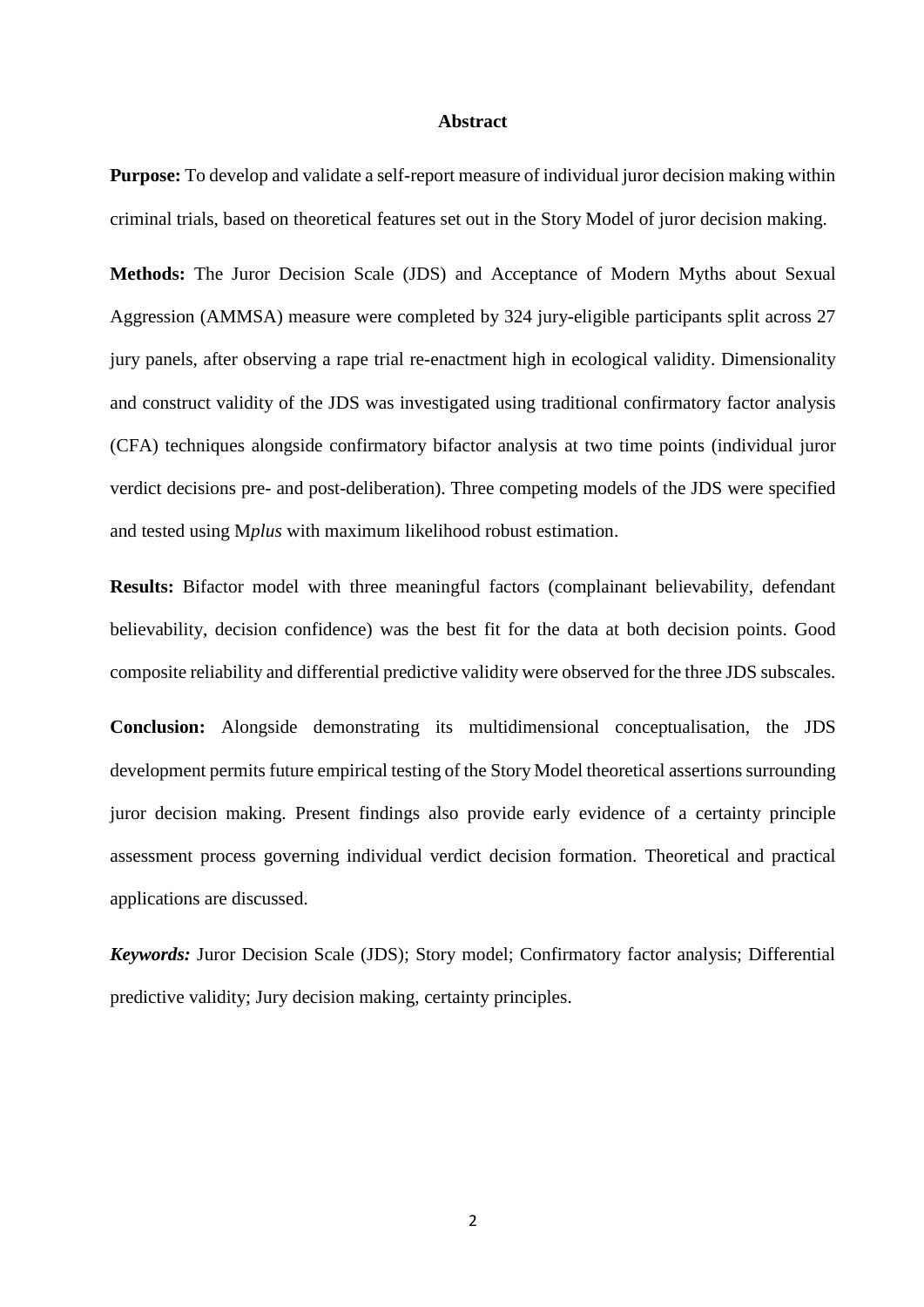### **Introduction**

Numerous theoretical models have been advanced in an attempt to explain how jurors arrive at verdict decisions within criminal trials. Competing explanations differ in their attempt to account for individual decision formation or collective group decision-making, which constitute two distinct processing tasks jurors must undertake throughout the duration of a trial. Yet despite distinctions between juror-versus-jury level decision models, most theorising to date has centred upon individual juror processing. Dual process models such as Epstein's (1994) Cognitive-Experiential Self-Theory, alongside Tversky and Kahneman's (1974) heuristic processing shortcuts, have gained plentiful support, with empirical explorations reporting features of both models to account for many processing stages jurors undertake (Brekke & Borgida, 1988; Bornstein & Greene, 2011; Hawkins & Scherr, 2017; Kovera McAuliff, & Hebert, 1999; Krauss, Lieberman, & Olson, 2004; Lieberman, 2002; Mears & Bacon, 2009). Bayesian models have also been drawn upon, proposing a process by which individual jurors judge discrete pieces of information upon a theorised continuum of guilt. Juror weightings are posited to shift as every new piece of evidence is independently assessed, allowing an overall probability of guilt to be constructed by the end of trial (Ostrom, Werner, & Saks, 1978). Nonetheless, despite aforementioned explanations accounting for many processes thought to underlie juror decisions, no theory has been so widely adopted or comprehensive in its account of juror decision formation as Pennington and Hastie's (1992) Story Model.

Attempting to provide a complete account of the decision-making process undertaken, the Story Model posits jurors to be actively engaged in a narrative construction of information surrounding a case. A combination of evidence presented during trial, existing world knowledge, and preconceived attitudes are said to be used by jurors to construct one or more possible interpretations of the event, termed stories (Pennington & Hastie, 1992). Personal inferences and pre-existing bias are considered most likely to be incorporated within the narrative interpretations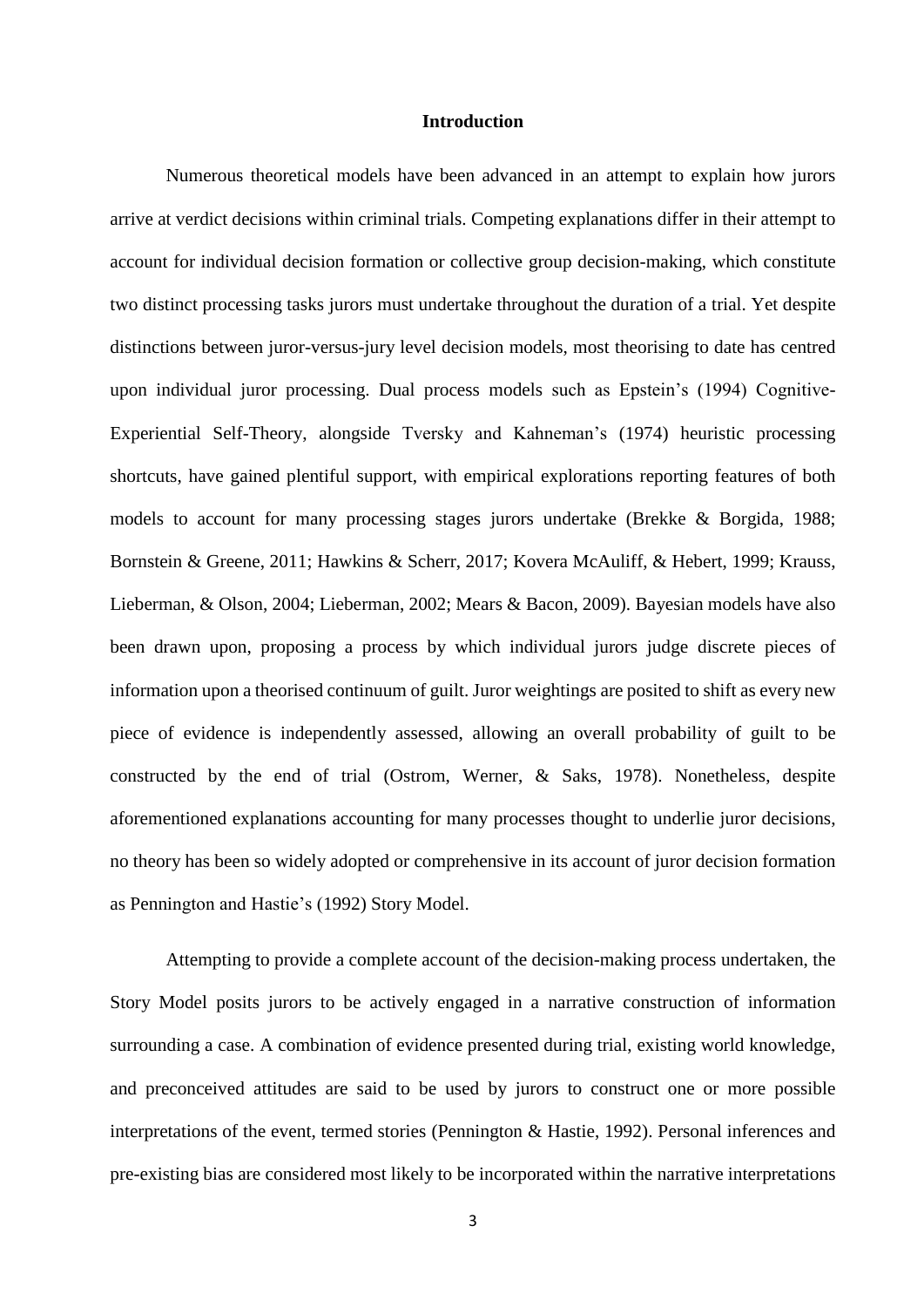jurors construct when key elements of the stories are not presented as evidence (Pennington  $\&$ Hastie, 1988). Thus, trials lacking compelling evidence, including CCTV or eyewitness testimony, appear most at risk from juror bias. In essence, the theory suggests that when hearing competing accounts of the same incident during trial, typically including one version put forward by a defendant and an alternative account put forward by a complainant, individual jurors construct differing narrative interpretations of what they believe actually occurred. At the end of trial and prior to deliberation, jurors then select one such narrative as the dominant, accepted version of events, they believe to be true (Pennington & Hastie, 1992). Yet before this occurs, competing stories or narratives are thought to undergo three differing phases of processing termed; story construction, verdict representation, and story classification.

Whilst the *verdict representation* phase relates to juror's ability to identify and understand differing verdict options available and the *story classification* phase surrounds juror's determination of which verdict option best matches the story accepted (according to the perceived goodness of fit between the two), the *story construction* phase is considered most important for individual decision formation (Pennington & Hastie, 1992). Here, jurors are thought to draw primarily upon evidence presented during trial, as well as prior knowledge held around what typically occurs in similar events, in making sense of the case (Pennington & Hastie, 1993). Prior knowledge is conceptualised as factual information, alongside assumptions and attitudes jurors bring to trial that are relevant to the issues under scrutiny. From the combination of such information, competing stories are thought to be concurrently constructed as variants of what may have happened in the case, though only one of multiple stories constructed will ultimately be selected (Pennington & Hastie, 1992).

Competing defendant and complainant stories are subsequently assessed by individual jurors according to what Pennington and Hastie (1992) term, *certainty principles*. Thus, a story constructed will only be accepted by an individual juror when considered to have adequate: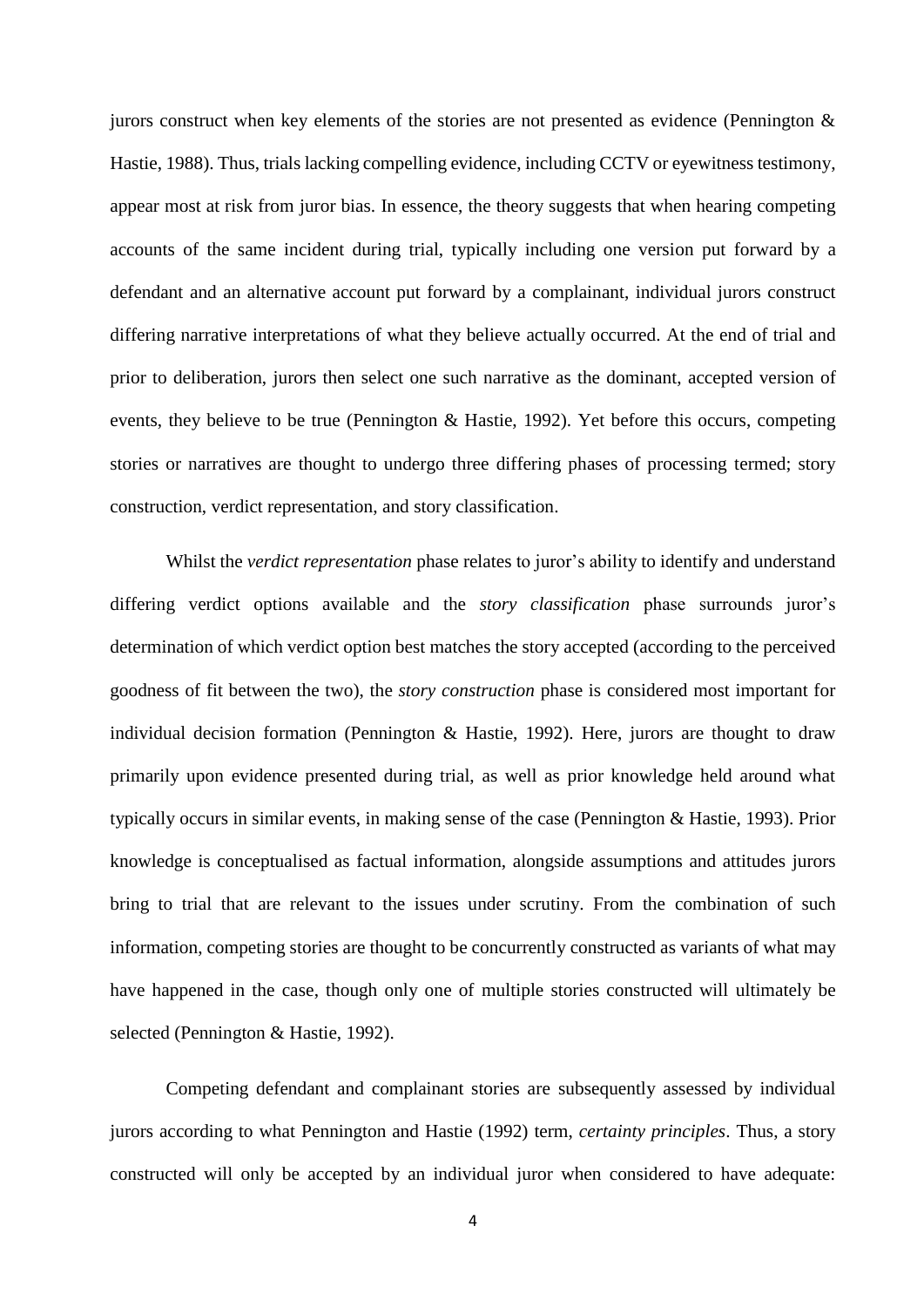*coverage* of crucial pieces of evidence integrated within an account (i.e., good fit between evidence presented and a given version of events), *coherence* regarding how *consistent* (i.e., lacks internal contradictions), *complete* (i.e., no aspects of the story are missing from the evidence available), and *plausible* (i.e., the story is credible and could possibly have happened) a story appears to be, and finally the *uniqueness* of the story, surrounding whether alternative equally credible and comprehensive explanations could emerge from the evidence available. Pennington and Hastie (1992, 1993) posit only upon satisfying each of these certainty principle elements within the story construction stage, will any story be accepted by an individual juror, over other competing possibilities. Once one story is accepted and matched to a verdict option available, a verdict decision will be made. Taken together, the Story Model considers individual juror decision formation is best conceptualised as representing two core factors surrounding, belief in a defendant's story and belief in a complainant's story, distinct factors thought to be independently ascertained through certainty principle assessments. Consideration of theoretical discussion surrounding the role of confidence in jurors' story assessments and verdict classifications (Pennington & Hastie, 1993), as well as the importance attributed to confidence in decision pathways more broadly within jury literature (Hawkins & Scherr, 2017; Matthews, Hancock, & Briggs, 2004; Willmott & Sherretts, 2016), a third theorised factor of decision confidence is also conceptualised.

### **Empirical Support for the Story Model**

Early attempts to examine jurors' mental representation of evidence offered initial support of a story construction process underpinning juror decision making. In one study, Pennington and Hastie (1986) exposed participants to a videotaped re-enactment of a murder trial and asked mock jurors to provide individual verdict decisions, before probing the decision-making process undertaken. Jurors reported constructing evidence into a story structure format in order to make sense of the evidence and described a process by which they drew more heavily on evidence that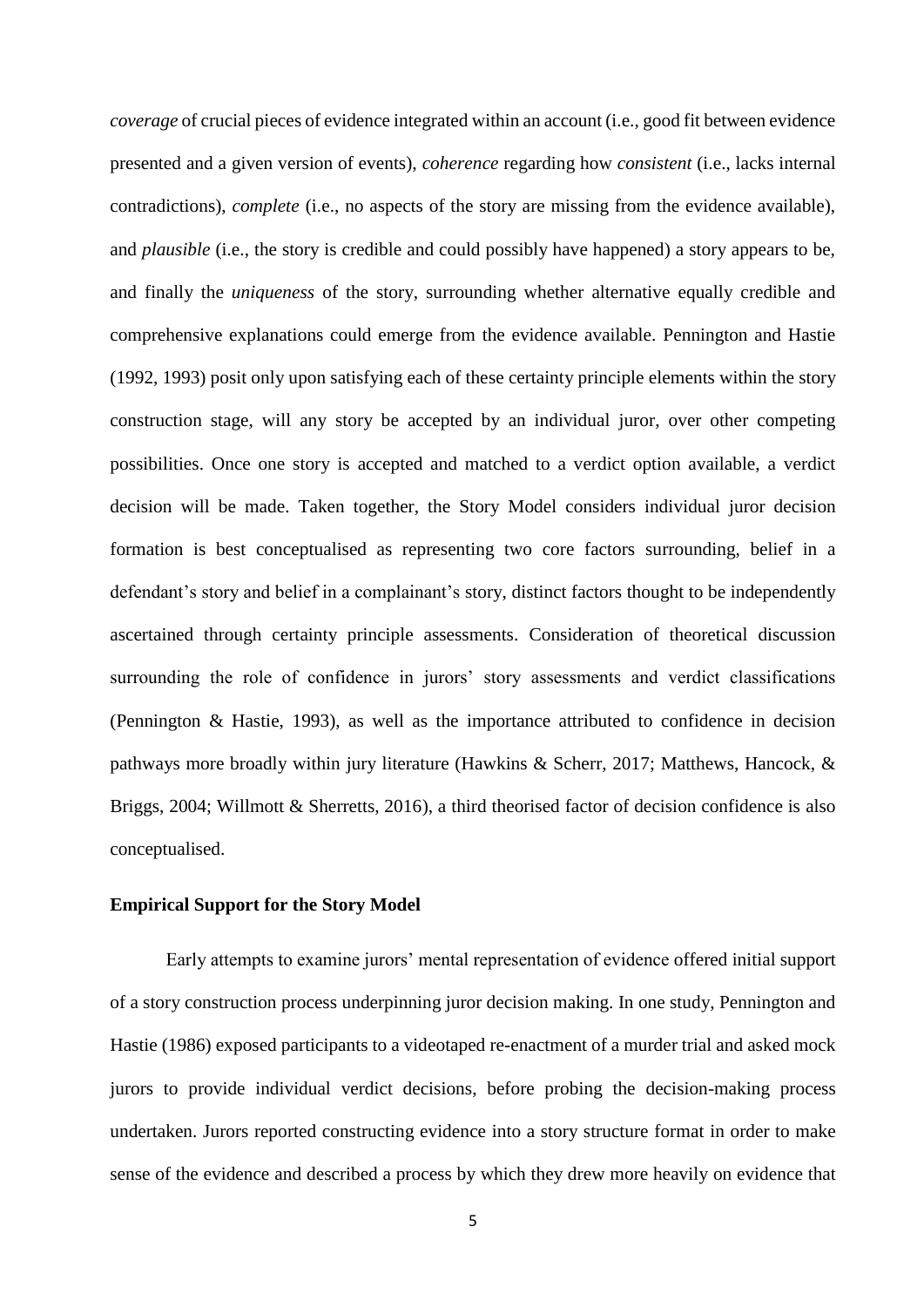supported their accepted version of events than other evidence presented. In fact, the authors found evidence presented during mock trials that did not directly fit with the story constructed, was much less likely to be discussed by the jurors, regardless of its individual merit. Where important elements of a juror's story were not presented as evidence, the researchers found mock jurors simply made inferences based upon personal experiences and assumptions, ensuring the accepted story was deemed coherent and complete. Adopting an alternative approach, Pennington and Hastie (1988) presented mock jurors with a written summary of a case which they were required to render a verdict upon before undertaking a memory recognition test of trial evidence. Results displayed memory of trial information was best when information being recalled was consistent with a story matching the verdict decision participants had made and poorest for story inconsistent evidence. Further, in studies that varied the presentation of evidence from the traditional narrative format (where witnesses were asked questions about the event sequentially), to an item-by-item format (where witnesses were asked about discrete aspects of the case non-sequentially), results displayed presentation order not only differentially affected a juror's memory of evidence but led to different verdicts being returned in respect of the same case. The traditional narrative format was found to allow easier credibility assessments of witness testimony to be undertaken than itemby-item evidence presentation (Pennington & Hastie, 1992). The authors report that when asked to make global judgements of the evidence (rather than item-by-item evaluations), jurors seemingly adopted a system of certainty principle processing of competing witness stories before deciding upon a chosen verdict (Pennington & Hastie, 1992). The authors made this assertion based upon qualitative responses mock jurors gave when asked to describe their decision-making process and thus more objective, quantitative analysis of the data gathered was not possible. To date, all studies report jurors' mental representations of trial evidence were underpinned by causally connected sequences of events, in which selected testimony appeared to be constructed into story formats. Whilst Pennington and Hastie's (1988) study displayed the same evidence would be considered stronger when presented in a story format, the greatest influence upon final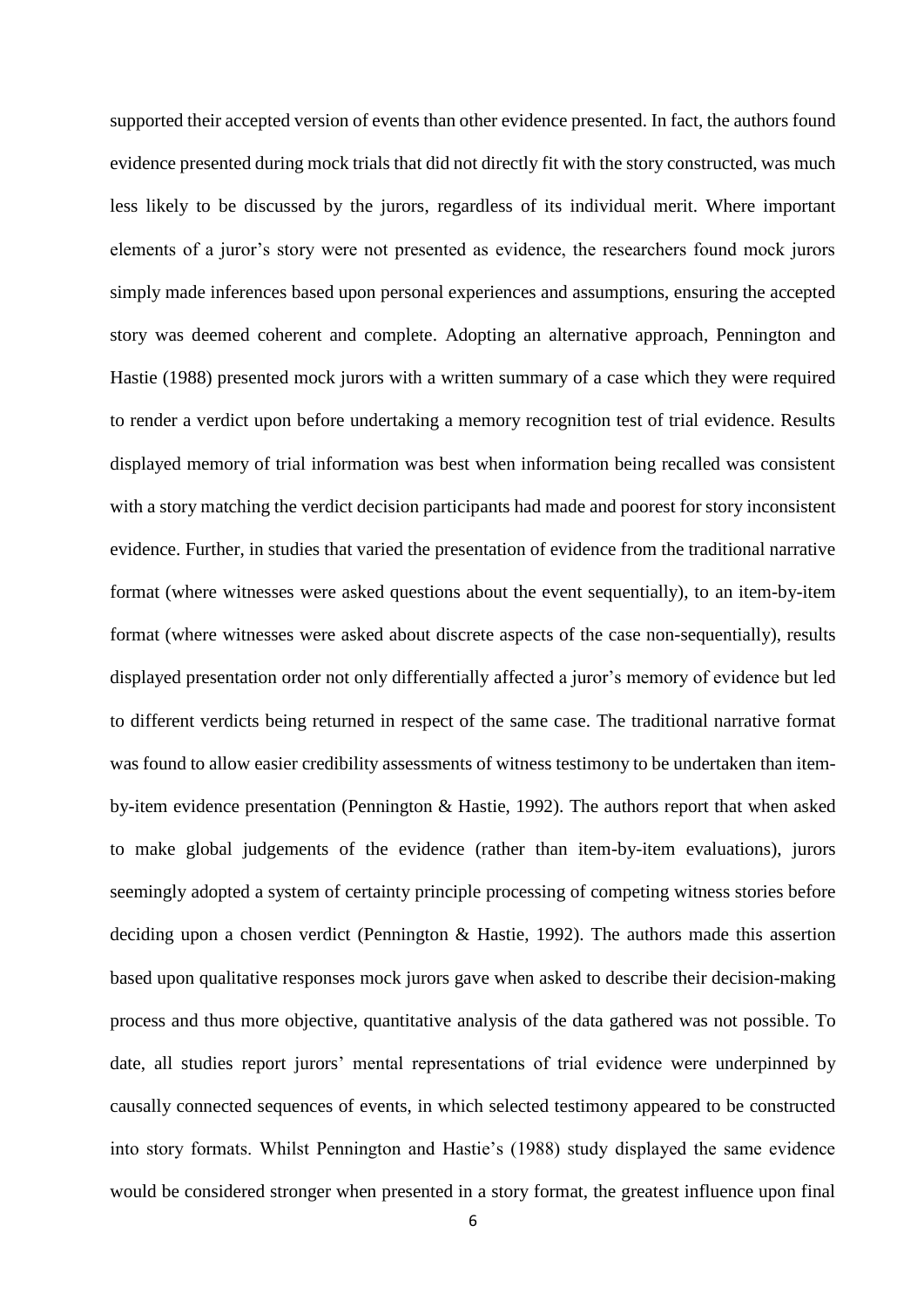decisions was found to be the strength of one story when compared to another (Pennington & Hastie, 1988, 1993). Contemporary studies appear to support the Story Model assertions surrounding juror's narrative construction of evidence underpinning individual decision-making (Blume, Johnson, & Paavola, 2007; Huntley & Costanzo, 2003). Ellison and Munro's (2015) qualitative examination of the role of written judicial instructions upon juror comprehension of legal guidelines also explored the process by which mock jurors reached verdict decisions. Analysis of deliberations led the legal scholars to again conclude a narrative construction of trial evidence was apparent.

However, the Story Model is not beyond criticism. Pennington and Hastie (1992) offer little explanation surrounding the process by which individual juror decisions remain stable or change during group-deliberations and provide no account of the exact verdict decision-making process undertaken by individual juror's during or post-deliberation. With much juror-level research dismissed as unrepresentative of collective agreed jury-level decisions, ultimately required within criminal trials before a verdict can be given (Darbyshire, 2011; Kapardis, 2014), the need to examine how individual juror decisions made pre-deliberation may interact with the group deliberation process remains apparent. Despite being considered crucial to the acceptance of one witness story over another, no researchers have directly empirically tested whether certainty principle assessments underpin the decisions individual jurors make during trial. Authors have sought to substantiate the premise that jurors construct competing stories during trial, however to date no researchers have directly sought to test whether the certainty principles set out within the Story Model do in fact govern the acceptance of one story over another. Individual constructs thought to be comprised within the story construction phase have been tested in isolation; including plausibility judgements between criminal narratives (Canter, Grieve, Nicol, & Benneworth, 2003; Jackson, 1996), as well as narrative coherence and completeness assessments of guilt (Voss & Van Dyke, 2001; Yale, 2013). Further, no empirical attempt to date has established whether a juror's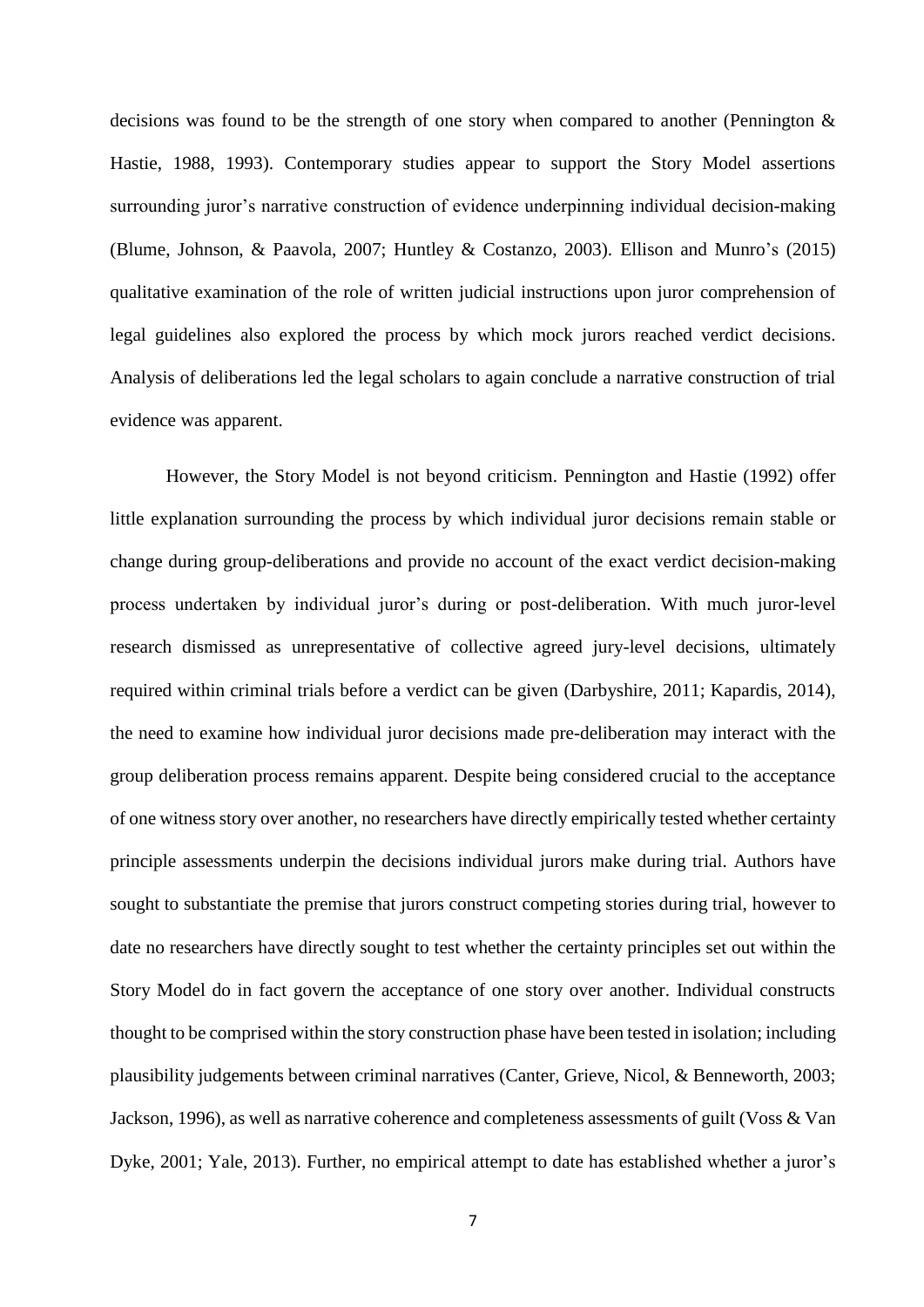greater belief in a complainant or defendant's story has any significant association with the verdict decision jurors ultimately make.

#### **Current Study**

Whilst the Story Model provides a detailed conceptualisation of the decision-making stages thought to underlie a juror's decision to vote guilty or not guilty and remains the dominant explanation within the field, a lack of empirical research exists which seeks to verify important features of the theory. In particular, a central component termed *certainty principles* have, to the authors' knowledge, never been empirically tested or verified. Therefore, the aim of the current study was to develop a valid measure of individual juror decision making relative to criminal trials, directly integrating theoretical features of Pennington and Hastie's (1992) Story Model into an empirically testable scale. Accordingly, the factorial structure and construct validity of the scale developed, termed the Juror Decision Scale (JDS) (complainant believability, defendant believability, decision confidence), wastested using confirmatory factor analysis and confirmatory bi-factorial techniques pre and post juror deliberation. Composite reliability and differential predictive validity of the JDS was also investigated.

### **Methods**

### **Sample**

A self-selected opportunity sample of 352 participants were recruited from a large urban town in the North of England. Based upon recent census data, the town has a population of approximately 140,000 people, making it the  $11<sup>th</sup>$  largest town in Great Britain (Office for National Statistics, 2016). Of this population, electoral polls suggest around 96,000 live within the parliamentary constituency of the town, where approximately 75,400 are aged 18 and above, meaning that such individuals are eligible to vote in government elections and thus, in principle,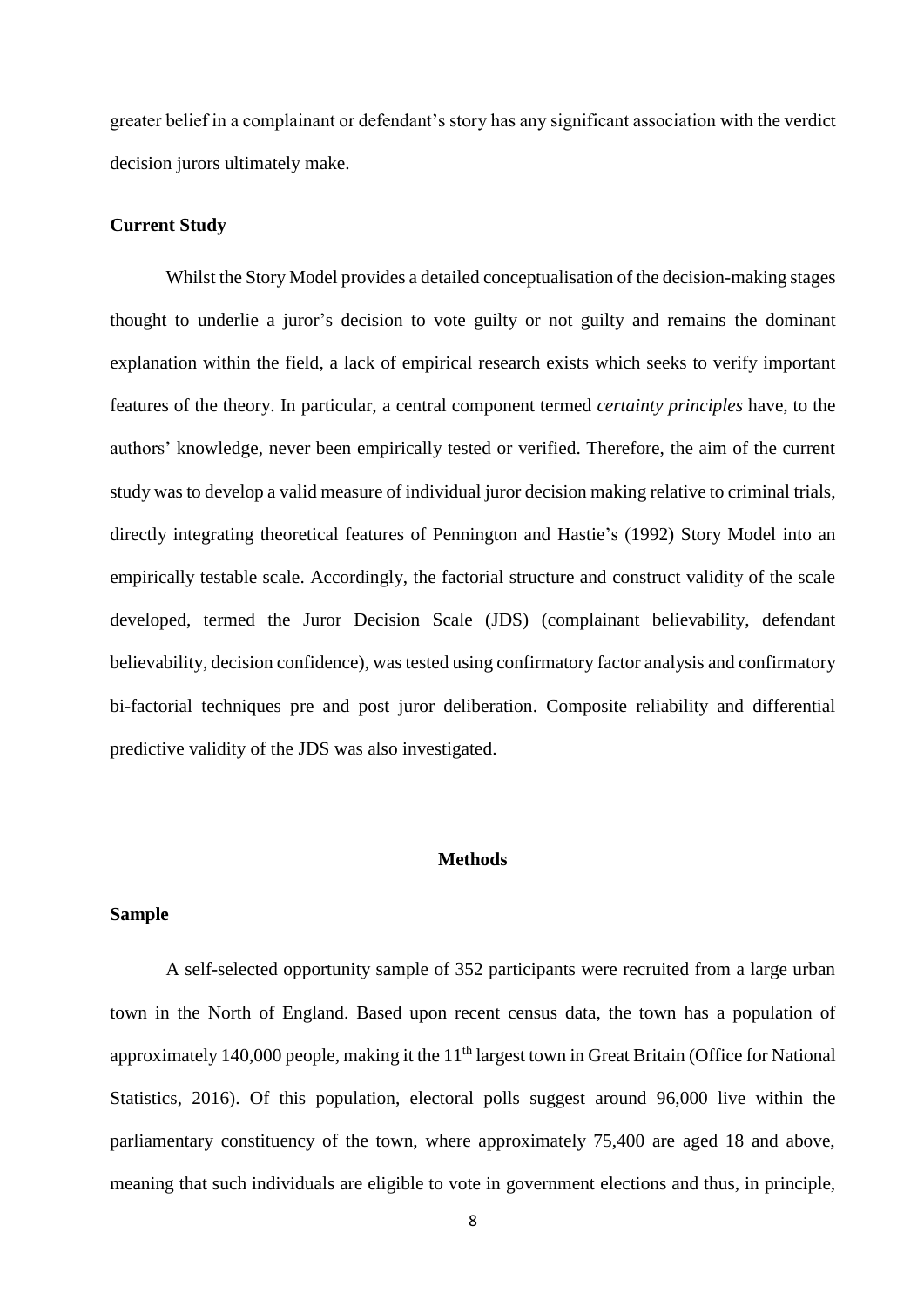eligible for jury service (Electoral Calculus, 2015). Targeting prospective participants through advertising posters distributed throughout the town centre and university campus, the present sample consisted of members of the general population, as well as undergraduate and postgraduate students. All volunteers were screened prior to participation in line with English juror eligibility criteria (i.e., age, residential status, criminal history, mental health), with most of those excluded from partaking declined on the basis of age or lack of permanent residency status. Due to the nonattendance of eight participants for their allocated mock trial, the data from three entire jury panels were removed prior to analysis. The remaining sample was therefore 324 participants, distributed across 27 separate mock trials, each with 12 jurors in total. Participants ranged in age from 18 to 70 years old ( $M = 24.86$ ,  $SD = 9.34$ ), and comprised of 210 females (64.8%) and 114 males (35.2%). In total, 213 participants reported their ethnicity as Caucasian (65.7%), 58 reported being of South Asian descent (17.9%), and 53 as Black Afro-Caribbean (16.4%). Most participants reported having a level of education below a bachelor's degree (76.0%), with a smaller proportion reporting being educated to at least university level (24.0%). The demographic profile of study participants was overall representative of the general population of the local region surrounding ethnicity and educational attainment. All participants gave up their time voluntarily and received only a gift token of nominal value for taking part.

### **Study procedure**

Attempting to improve upon methodological limitations present within much jury research to date, typically utilising brief written vignette trial scenarios and lacking any group deliberation element (for a review see McCabe, Krauss & Lieberman, 2010), the present study sought to undertake mock trials in a manner exhibiting greater ecological validity. Accordingly, study procedures were designed to reflect the same sequential stages undertaken within genuine criminal jury trials. Following consultation with an expert panel of criminal justice practitioners including, an experienced Crown Prosecution Service (CPS) lawyer, a practising criminal barrister, and three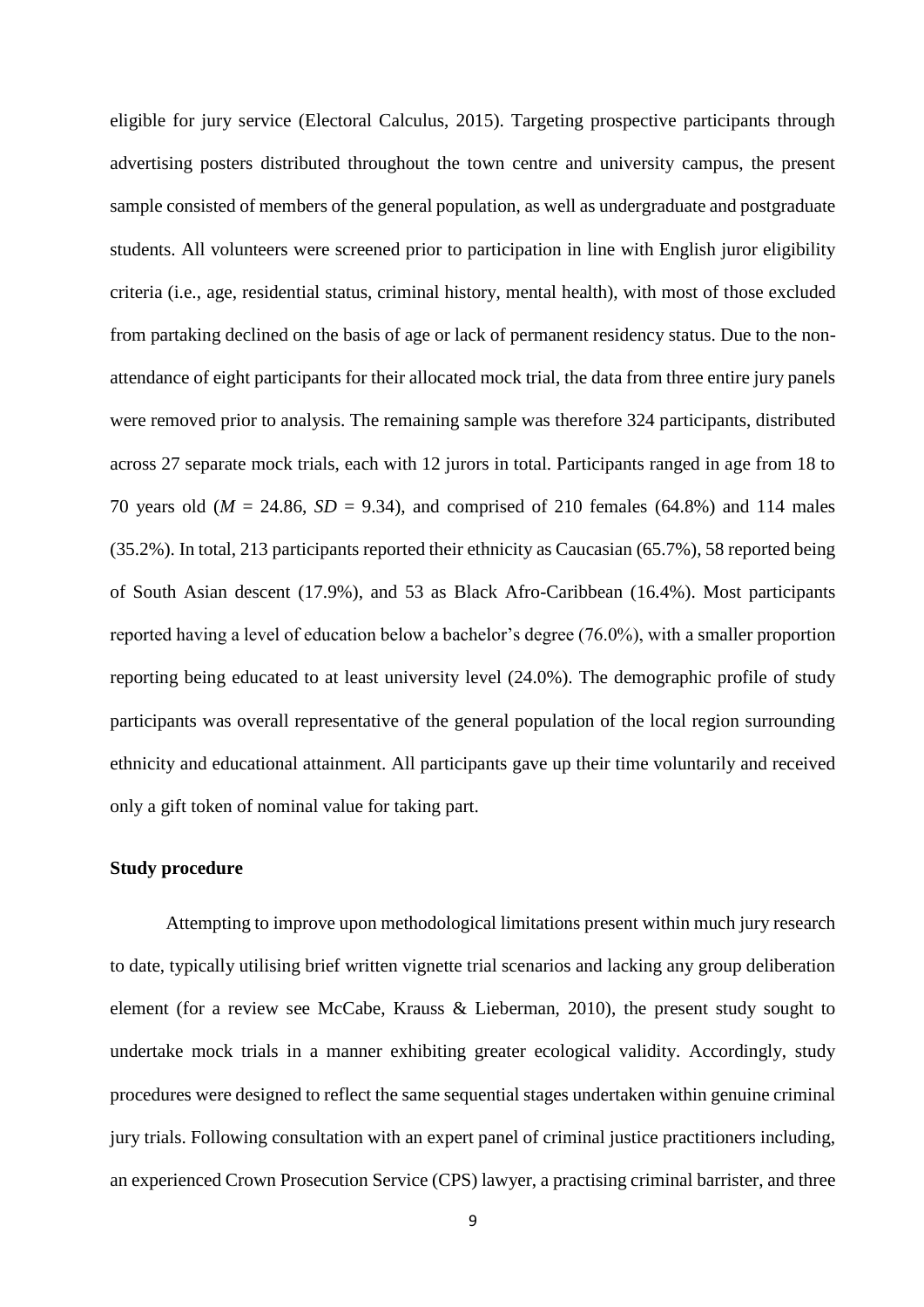senior police investigators from two differing British police forces, a rape case collectively deemed to be typical of those often brought before the courts was selected as a case most likely to elucidate the greatest understanding surrounding how jurors reach decisions during trial. All panel members independently identified the same three features as present within many contested rape cases (voluntary intoxication, lack of independent witnesses, previous acquaintanceship with the alleged perpetrator) and accordingly it was decided that these components should form the basis of the case transcript selected for experimentation. A systematic trawl of legal case databases LexisNexis and the British and Irish Legal Information Institute (BILII) were conducted adopting the following search criteria; transcripts were required to include (1) voluntary intoxication, previous acquaintanceship, and a general lack of independent witnesses; (2) the sexual offence of rape was recorded; (3) sufficient detail surrounding the alleged offence and the events preceding/following the rape incident, as well as the competing accounts put forward by the complainant and defendant; (4) largely evidentially ambiguous, meaning that roughly equal information corroborated and contradicted both parties' accounts of what happened. As these databases store genuine trial transcript information of cases that have previously been heard at trial within the UK, the legal threshold of any case selected had been met, with regards to the evidence available being deemed significant enough to warrant a criminal trial. Cases which met the stipulated criteria were qualitatively reviewed until a total fifteen cases were shortlisted. These transcripts were then further scrutinised on the basis of including enough detail of the legal arguments put forward by the prosecution and defence, such that mock trial re-enactment would be possible.

Having selected one case that matched the aforementioned criteria, the trial transcript was subsequently reduced in length to allow a shorter mock trial scenario to be devised. A clear narrative was constructed relative to the case, whereby a summary of the undisputed facts, the complaint's version of events, the defendant's version of events, a condensed version of both the prosecution and defence questioning of both parties, and the judge's instructions, were scripted.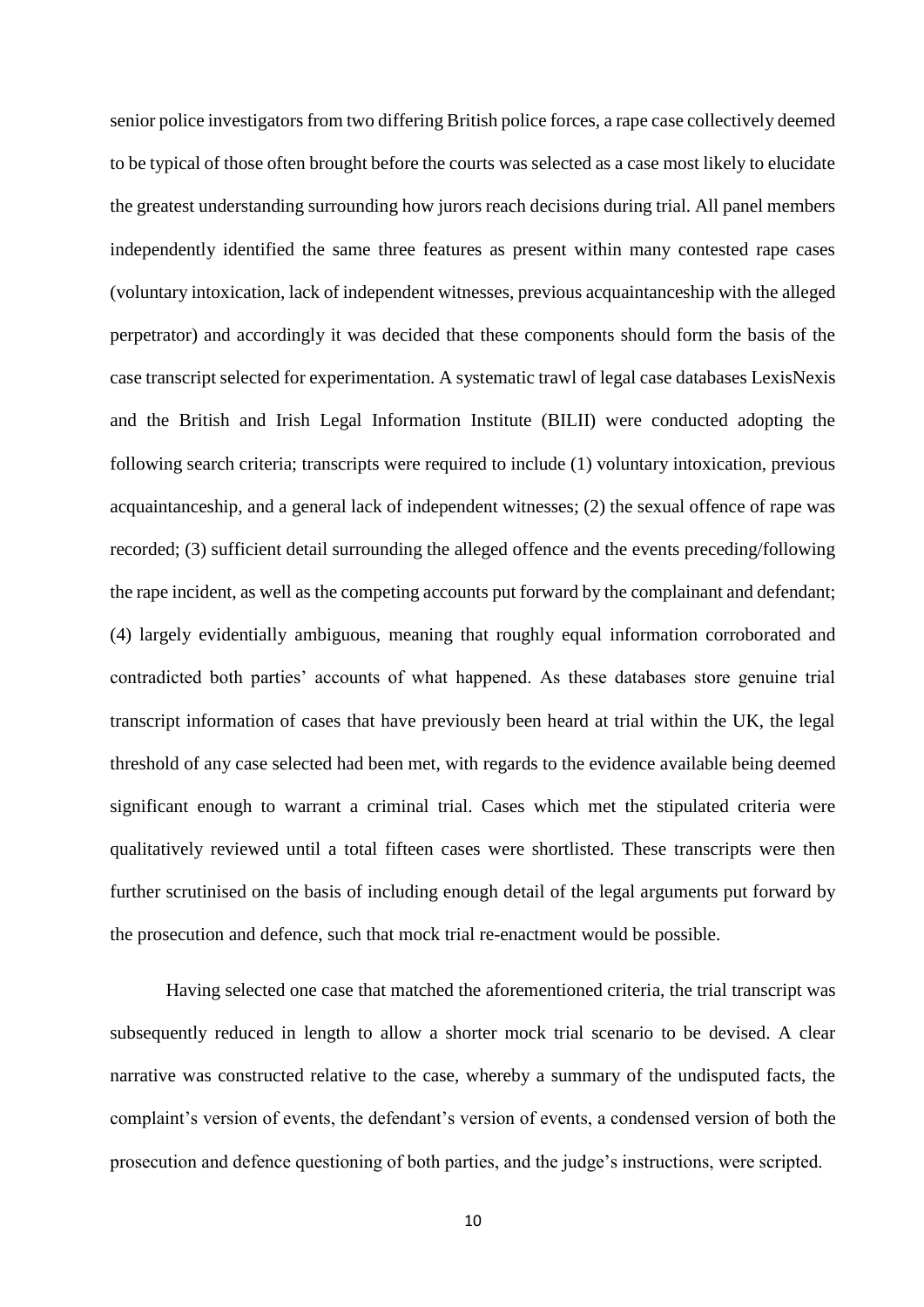In order that the judge's instructions were accurately summarised from the original trial transcript, as well as ensuring all evidence was in accordance with English law, lawyers from the expert CJS panel were again consulted. Next, this scripted scenario was developed into a videotaped mock trial simulation and thus a local filmmaker, as well as professional actors were recruited for the roles of the complainant (female), defendant (male), and court clerk. Finally, experienced criminal lawyers were enlisted to take on the role of the legal professionals including the role of the judge, to present mock-juror participants with the case. Special permission was granted to record the mock trial recreation within a genuine courtroom in the North of England and the duration of the final condensed version was 25 minutes long.

Adopting an experimental design, participants were recruited to take part in one of 27 replications of the same mock trial. In an attempt to simulate the randomisation of mock jurors into respective trials, participants were assigned at random to different mock trials listed for experimentation over the coming weeks. On the day of experimentation, participants were first asked to complete a number of psychosocial assessments within the context of a mock courtroom. Immediately after, the twelve-person jury panels were shown the 25-minute videotaped rape trial re-enactment on a large screen within the mock courtroom. In an attempt to ensure that participants were actively attending to the video and approached the decision-making task in a similar way to that of a real jury, mock jurors were informed that whilst the video was a re-enactment, the content therein related to that of a genuine rape allegation that had previously gone to trial and that all of the testimony they would hear was drawn from evidence presented within the real case. Once the trial video had concluded and mock jurors had heard all testimony and evidence in the case, participants were asked to remain in their seats prior to deliberation. Each participant then completed the JDS and recorded their preferred verdict ("*How do you find the defendant on the charge of Rape? Guilty or Not Guilty"*) allowing pre-deliberation individual juror decisions to be assessed. Jurors were reminded not to discuss the case until they were in the deliberation room.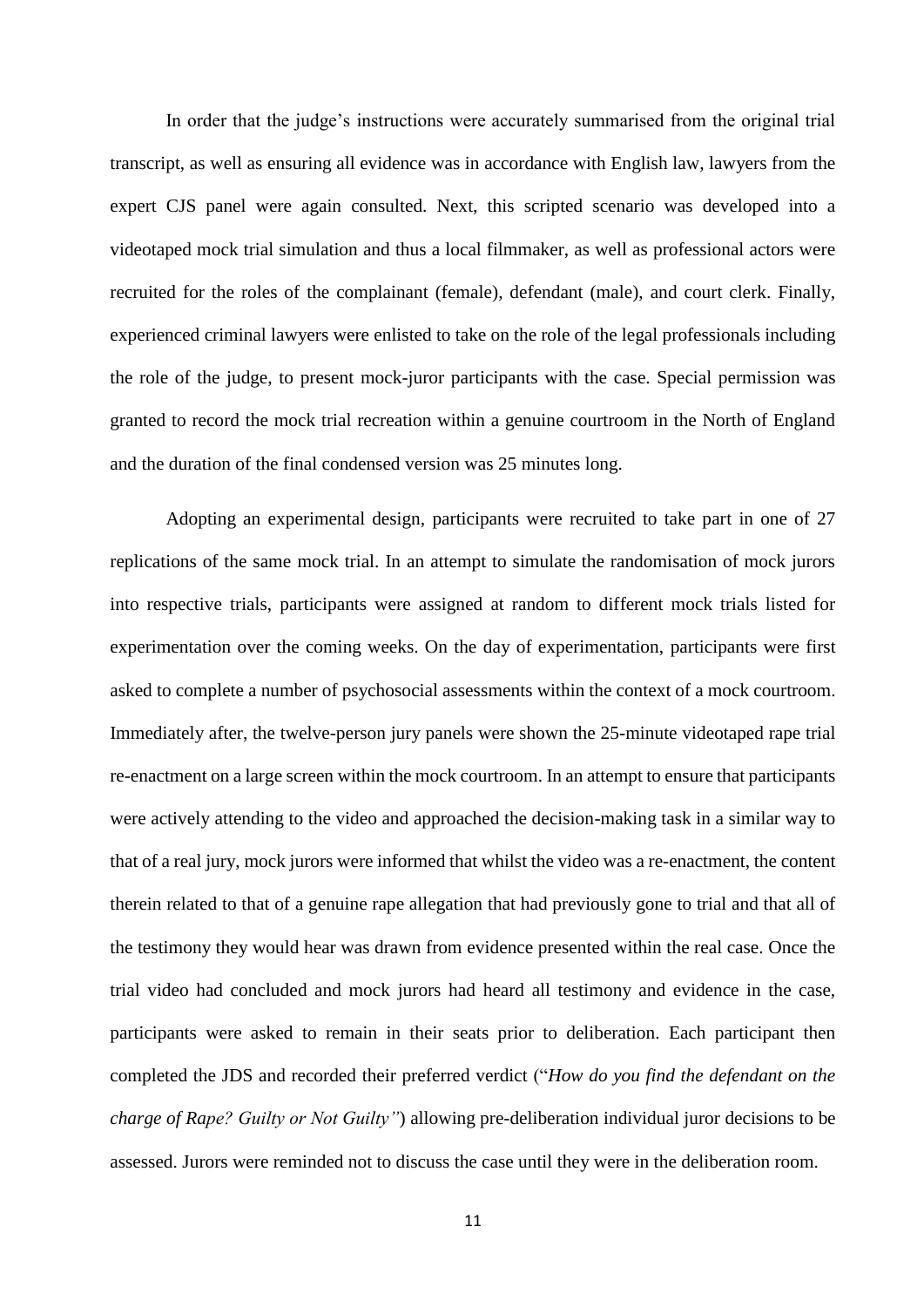Next, in accordance with genuine trial deliberation procedures, participants were reconvened within a separate jury deliberation room where they were asked to collectively discuss the case in an attempt to reach a unanimous verdict. An experimenter was not present in the room during deliberations. Where participants agreed upon a unanimous verdict within the allotted onehour time frame, they were reconvened within the mock courtroom to render their verdict. Where participants were not unanimous after one-hour deliberating, an extra thirty minutes was provided in an attempt to reach a majority verdict, after which point all 27 jury panels had successfully arrived at verdict, recorded by an experimenter. Finally, jurors were again asked to complete the JDS and record a final verdict preference (*Guilty/Not Guilty*), allowing post-deliberation juror decisions to be assessed. Before doing so, jurors were instructed that the verdict decisions they were being asked to make related to them as an individual and may therefore not necessarily reflect the collective verdict that had just been returned. Once completed, participants were debriefed and thanked for partaking. In total, each mock trial experiment lasted between 120 and 180 minutes from arrival to debriefing.

### **Scale Development**

In designing the JDS as a measure of individual juror verdict decision-making, we sought to incorporate theoretical features termed *certainty principles* described in Pennington and Hastie's (1992) Story Model. Specifically, the model suggests competing versions of events (i.e. the complainant versus defendant stories), are independently and implicitly assessed by individual jurors according to a number of prescribed certainty principles. Item generation for the JDS relied directly upon the Story Model's theoretical conceptualisation of these certainty principles. As such, seven items pertaining to the extent to which a juror/respondent felt a complainant's story had coverage, coherence, consistency, completeness, plausibility, uniqueness, and overall believability, were devised. Seven identical items pertaining instead to the defendant's story were also included in the scale. In accordance with the story model assertions, these complainant versus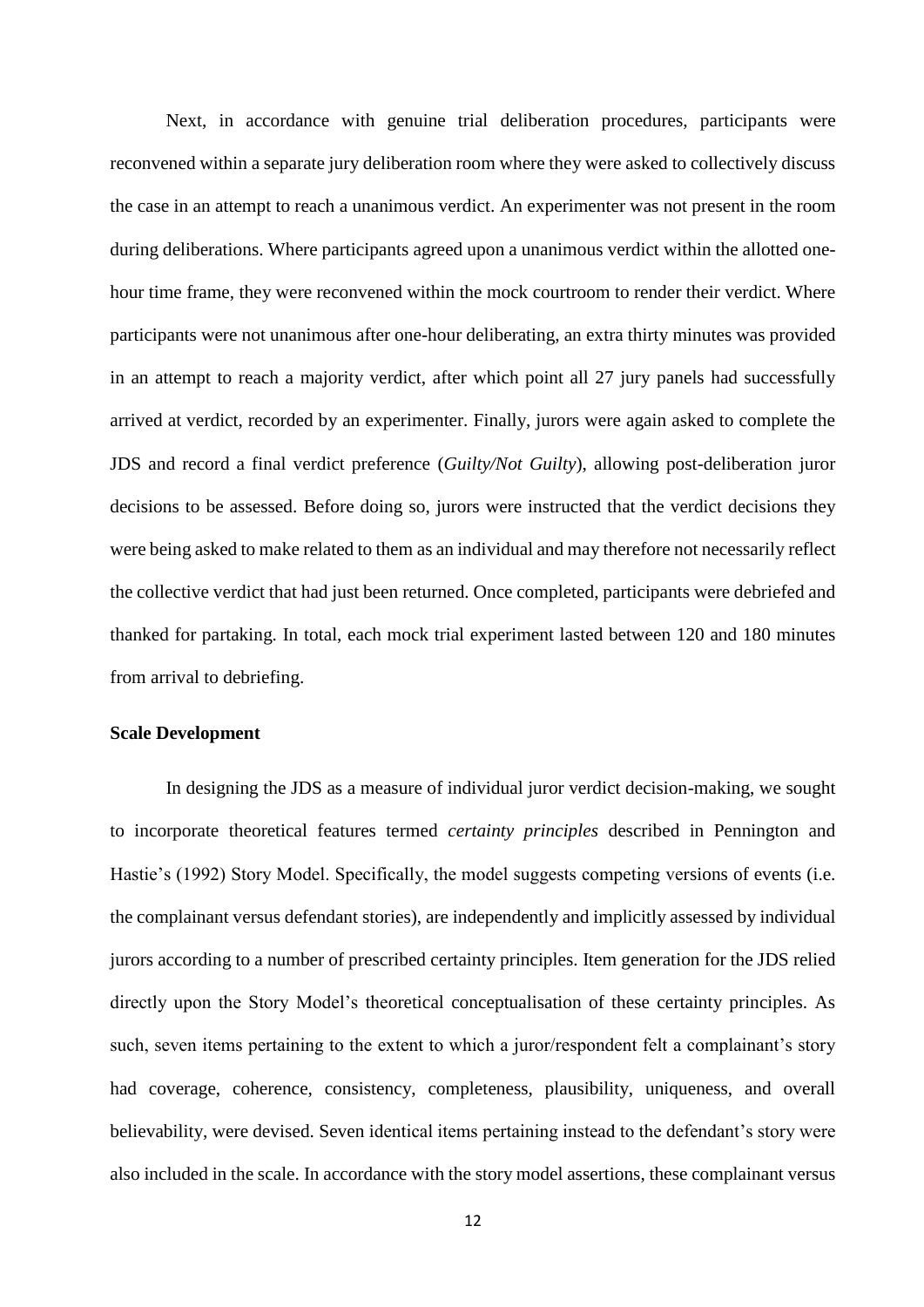defendant certainty principle items were hypothesised to constitute two separate dimensions within the scale, which, in line with the Pennington and Hastie's (1992) theory, should be highest for the individual whose story is matched to a verdict decision. Consideration of theoretical discussion surrounding the role of confidence in jurors' story assessments/verdict classifications (Pennington & Hastie, 1993), two global items pertaining to decision confidence were also included, hypothesised to comprise a separate dimension within the scale. In total, the scale developed comprised of 16-items distributed across three hypothesised dimensions (Complainant Believability, Defendant Believability, Decision Confidence) (see Table 4 for all scale items). Where the Story Model is accurate in its theoretical account of the role of certainty principles underpinning individual juror decision formation, higher scores would be expected to be found on the complainant believability sub-scale for jurors who returned a guilty verdict, and higher on the defendant believability sub-scale where jurors retuned a not guilty verdict. Therefore, all JDS scale items measure respondents' self-reported assessments of how believable they determine a complainant and defendant to be, having heard all evidence in a particular jury trial (or mock trial for research purposes), as well as their self-reported confidence relating to the individual verdict decision made in a given case.

### **Measures**

**The Juror Decision Scale** (JDS) is a 16-item self-report measure designed to assess individual juror decision making (see Table 4 for all scale items). The measure consists of three subscales; Complainant Believability (seven items), Defendant Believability (seven items), and Decision Confidence (two items), with all items scored on a 5-point Likert scale  $(1 = "not at all"')$ to  $5 =$  "extremely"). Higher scores on the Complainant Believability sub-scale indicates greater juror/respondent belief in the complainant's story, with lower scores indicating reduced belief in a complaints account. Higher scores on the Defendant Believability sub-scale indicates greater juror/respondent belief in the defendant's story, with lower scores indicating a reduced belief.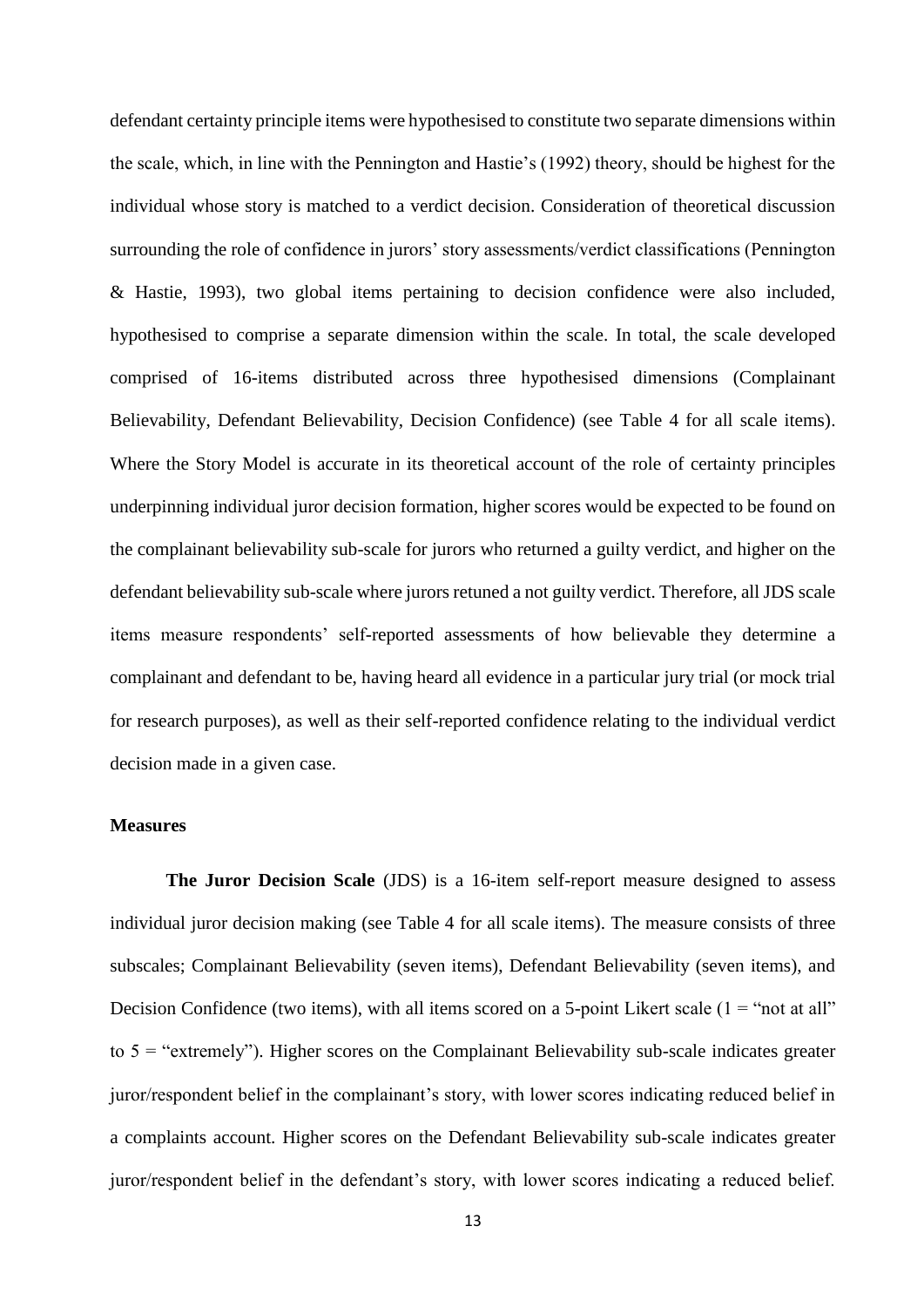Higher scores on the Decision Confidence subscale indicates greater juror/respondent confidence in the accuracy of the verdict decision given. All scale items are measured according to the individual juror/respondents' decisions relative to the evidence heard within a particular case or trial. The JDS should be administered pre and post group deliberation.

**Acceptance of Modern Myths about Sexual Aggression** (AMMSA; Gerger, Kley, Bohner, & Siebler, 2007) is a 30-item unidimensional self-report inventory developed to measure attitudes held towards rape and sexual aggression in diverse populations (e.g. item 9 "*If a woman invites a man to her home for a cup of coffee after a night out this means that she wants to have sex*" and item 27 "*Many women tend to misinterpret a well-meant gesture as a sexual assault*". Responses are measured on a seven-point Likert scale  $(1 -$  "completely disagree" to  $7 =$ "completely agree"). Total scores range from 30 to 210, with higher scores indicating greater acceptance of myths surrounding sexual aggression (Cronbach's alpha = 0.92).

### **Analytical Procedure**

To investigate the dimensionality and construct validity of the JDS, traditional confirmatory factor analysis (CFA) techniques and confirmatory bifactor analysis procedures (Reise, Moore, & Haviland, 2010) were undertaken at both verdict decision time points (VD1 – pre-deliberation and VD2 – post-deliberation). Three alternative models of the JDS were specified and assessed using M*plus* 7.4 (Muthen & Muthen, 2015) with maximum likelihood robust (MLR) estimation. The CFA was used to determine factor loadings and identify the best factorial structure.

At both verdict decision time points, Model 1 is a one-factor solution, where all 16 JDS items load onto a single latent factor. Model 2 is a correlated three-factor solution, where items load on the complainant believability factor (items 2, 3, 4, 5, 6, 7 and 8), defendant believability factor (items 9, 10, 11, 12, 13, 14 and 15), and decision confidence factor (items 1 and 16). Model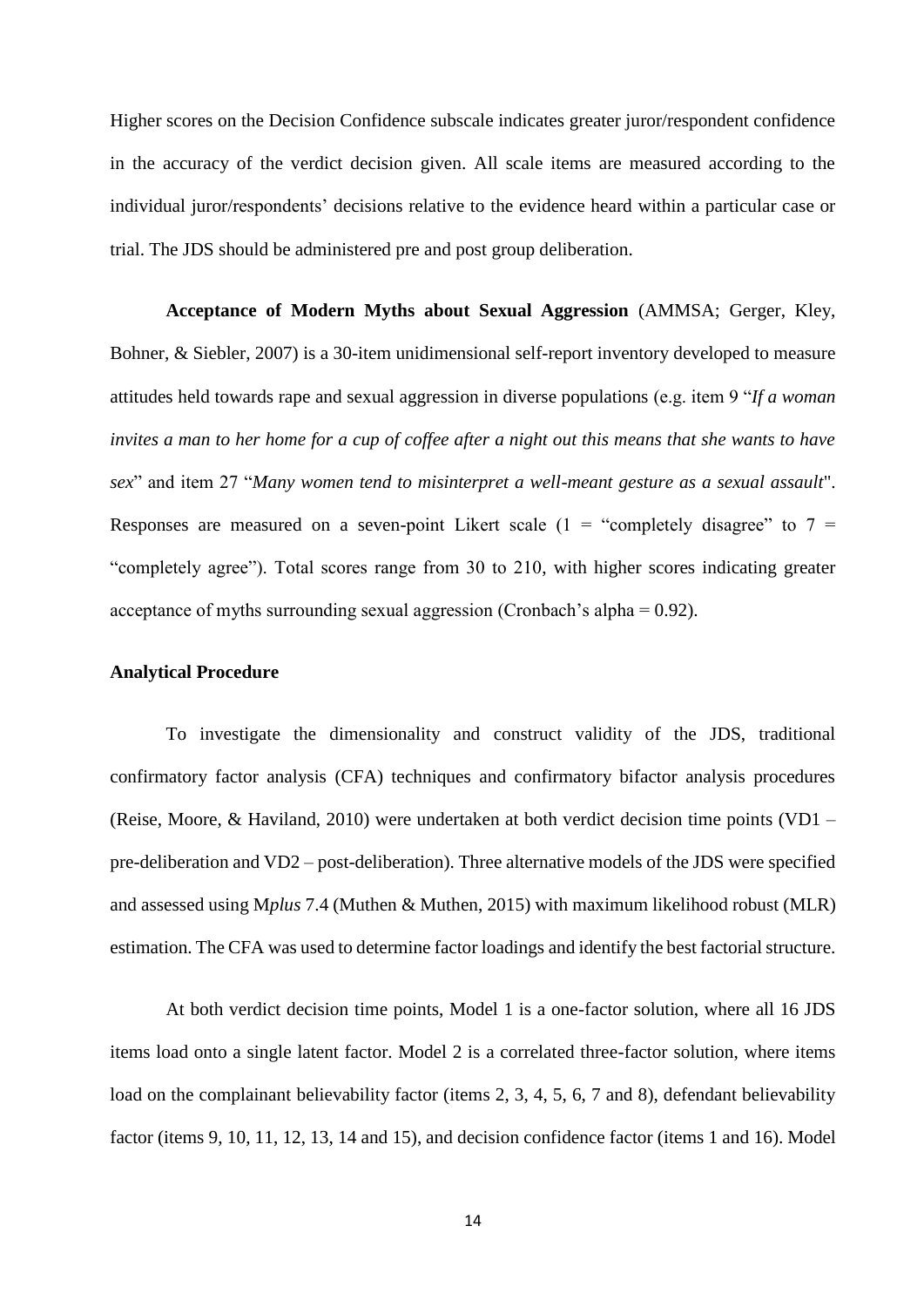3 (see Figure 1) is a bifactor conceptualisation with one general factor (all items) of juror decision making, alongside three subordinate factors as described in Model 2.

### *Insert Figure 1 about here*

The overall fit of each model and the relative fit between the three differing models were assessed using a range of goodness-of-fit indices. The Chi-square statistic  $(\chi^2)$ , Comparative Fit Index (CFI; Cronbach, 1990), Tucker Lewis Index (TLI; Tucker & Lewis, 1973), Root-Mean-Square Error of Approximation (RMSEA; Steiger, 1990) with the associated 90% confidence interval (90% CI), Standardised Root Mean Square Residual (SRMR), and Bayesian Information Criterion (BIC; Schwarz, 1978) were reported for all models. For CFI and TLI, values above or approaching 0.95 are indicative of good model fit and above 0.90 acceptable model fit (Bentler, 1990; Hu & Bentler, 1999). Likewise, for RMSEA and SRMR, values less than 0.05 suggest good model fit and below .08 acceptable model fit (Bentler, 1990; Hu & Bentler, 1999). For BIC values comparing alternate models, the lowest value is indicative of the best fitting model (Nylund, Asparouhov, & Muthen, 2007).

Finally, due to criticisms surrounding Cronbach's alpha coefficient indicators of internal consistency (Raykov, 1997; 1998), composite reliability was used within the present analysis to assess internal reliability of the JDS factors, with values above 0.60 typically considered acceptable (Diamantopoulos & Siguaw, 2000).

### **Results**

Frequencies of individual juror verdict decisions pre- and post-deliberation and collective group decisions are presented in Table 1. Whilst the number of participants who recorded a guilty verdict decreased post-deliberation with the number of individual not guilty verdict preferences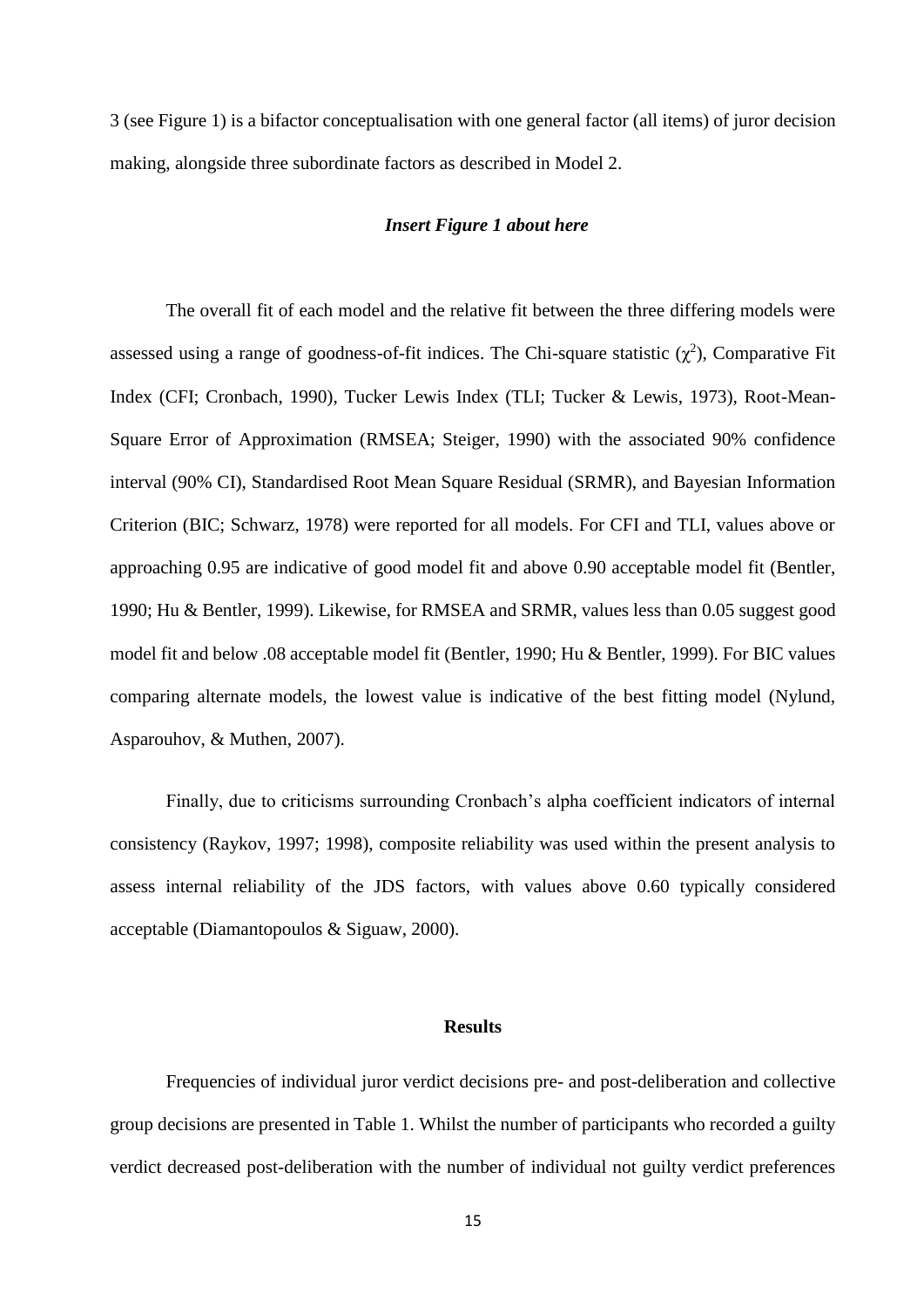increasing, results of a McNemar's Chi-square test for association displayed no significant change occurred between pre- and post-deliberation,  $\chi^2$  (1, *N* = 324) = 2.16, *p* = .142. Overall, most trials resulted in a collective not guilty verdict returned  $(N = 22)$  with just a minority of jury panels returning a guilty verdict  $(N = 5)$ .

Descriptive statistics for the three JDS factors (Complainant Believability, Defendant Believability, and Decision Confidence) at both verdict decision time points  $(VD1 = pre$ deliberation; VD2 = post-deliberation), are presented in Table 2.

# *Insert table 1 about here Insert table 2 about here*

Fit indices for three alternative models of the JDS at both verdict decision time points (VD1, VD2) are presented in Table 3. At both time points, the one-factor model and correlated three-factor model were rejected, based upon exhibiting CFI and TLI values considerably below the 0.95 approximate level of acceptance (Bentler, 1990; Hu & Bentler, 1999) and RMSEA and SRMR values considerably above the 0.05 level of acceptance. Taken together the combination of fit statistics indicate the bifactor model of the JDS provides the best fit to the data at both verdict decision time points: VD1 (CFI = 0.94, TLI = 0.92, SRMR = 0.04, RMSEA = 0.07 [90%CI = 0.05/0.08], BIC = 11119.99), VD2 CFI = 0.96, TLI = 0.94, SRMR = 0.04, RMSEA = 0.07 [90%CI  $= 0.05/0.08$ ], BIC = 10700.38). Notably, the BIC statistic for the bifactor model, at both verdict decision time points, was lower than that displayed for all alternative models.

### *Insert Table 3 about here*

The appropriateness of the bifactor model of the JDS can also be determined through examination of factor loadings for statistical significance. Inspection of the factor loadings for the three JDS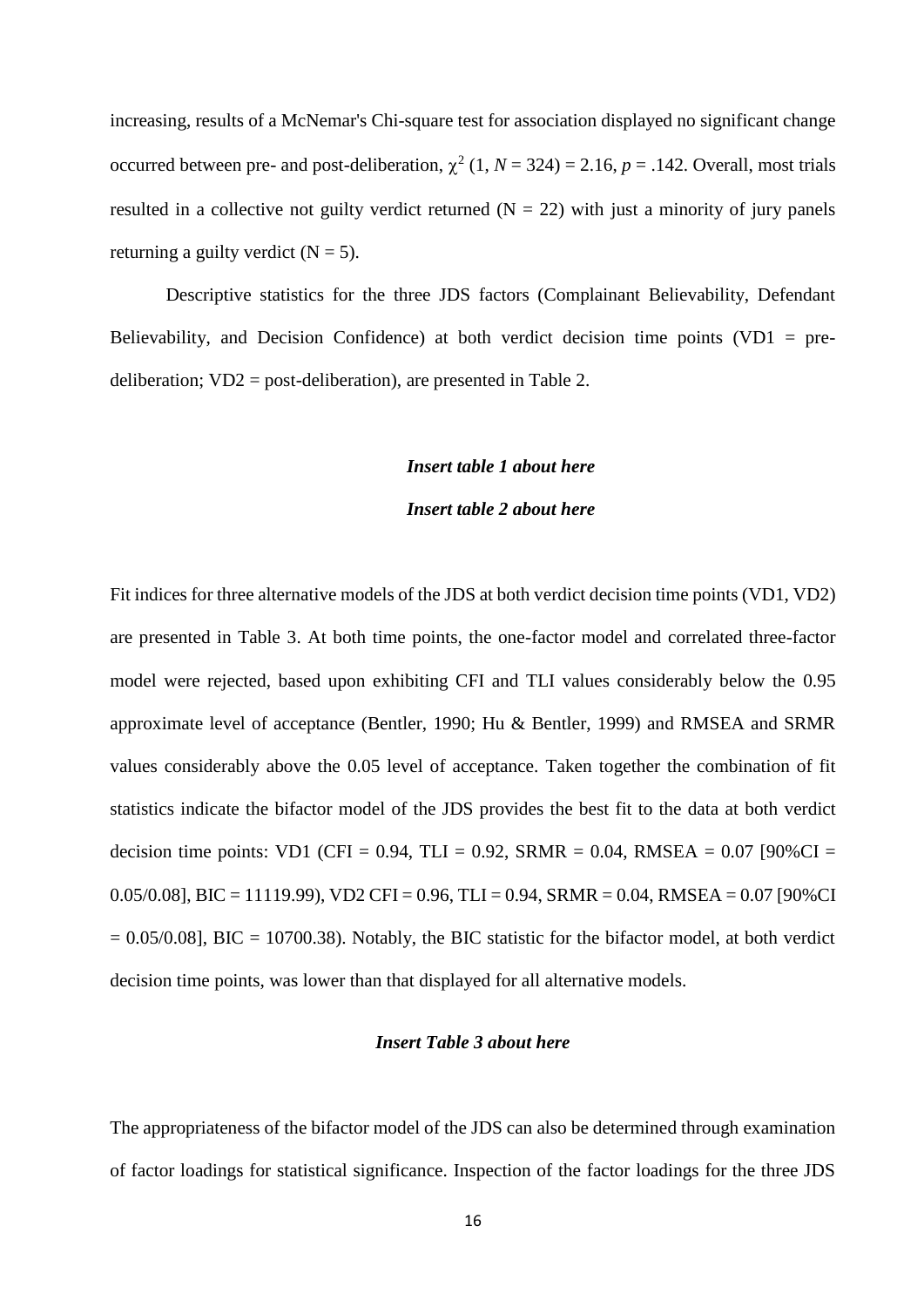factors (Table 4 and 5) provides clear evidence of the appropriateness of including these latent factors in the scoring of the JDS. Overall, standardized factor loadings are higher for three grouping factors than for the general factor. Therefore, all three JDS subscales (complainant believability, defendant believability, and decision confidence) should be considered in research and practical application.

# *Insert Table 4 about here*

### *Insert Table 5 about here*

The correlations between the three JDS factors, relative to Verdict Decision 1, were low (complainant believability and decision confidence  $r = 0.10$ ,  $p > 0.05$ ; complainant believability and defendant believability  $r = -0.30$ ,  $p < 0.001$ ; defendant believability and decision confidence  $r = 0.14$ ,  $p < 0.05$ ) indicating little overlap between the variables. Correlations between the JDS latent factors relative to Verdict Decision 2 were also low (complainant believability and decision confidence  $r = 0.05$ ,  $p > 0.05$ ; complainant believability and defendant believability  $r = -0.36$ ,  $p <$ 0.001; defendant believability and decision confidence  $r = 0.25$ ,  $p < 0.001$ ) further indicating little overlap between the variables. Nonetheless, whilst there appears to be no significant overlap between JDS variables at either decision points, assessing differential predictive validity of a multidimensional scale is recommended (Boduszek & Debowska, 2016; Carmines & Zeller, 1979). In the present analysis, this involved ensuring that the three dimensions of the JDS were associated differentially with external variables.

Table 6 displays the results of the regression analyses at both decision time points. In relation to Verdict Decision 1, complainant believability forms a significant negative relationship with rape attitudes (AMMSA), whereas a significant positive relationship is observed between defendant believability and AMMSA scores. While negatively correlated, decision confidence was non-significantly related to AMMSA scores. For Verdict Decision 2, AMMSA was again significantly negatively correlated with the complainant believability dimension and significantly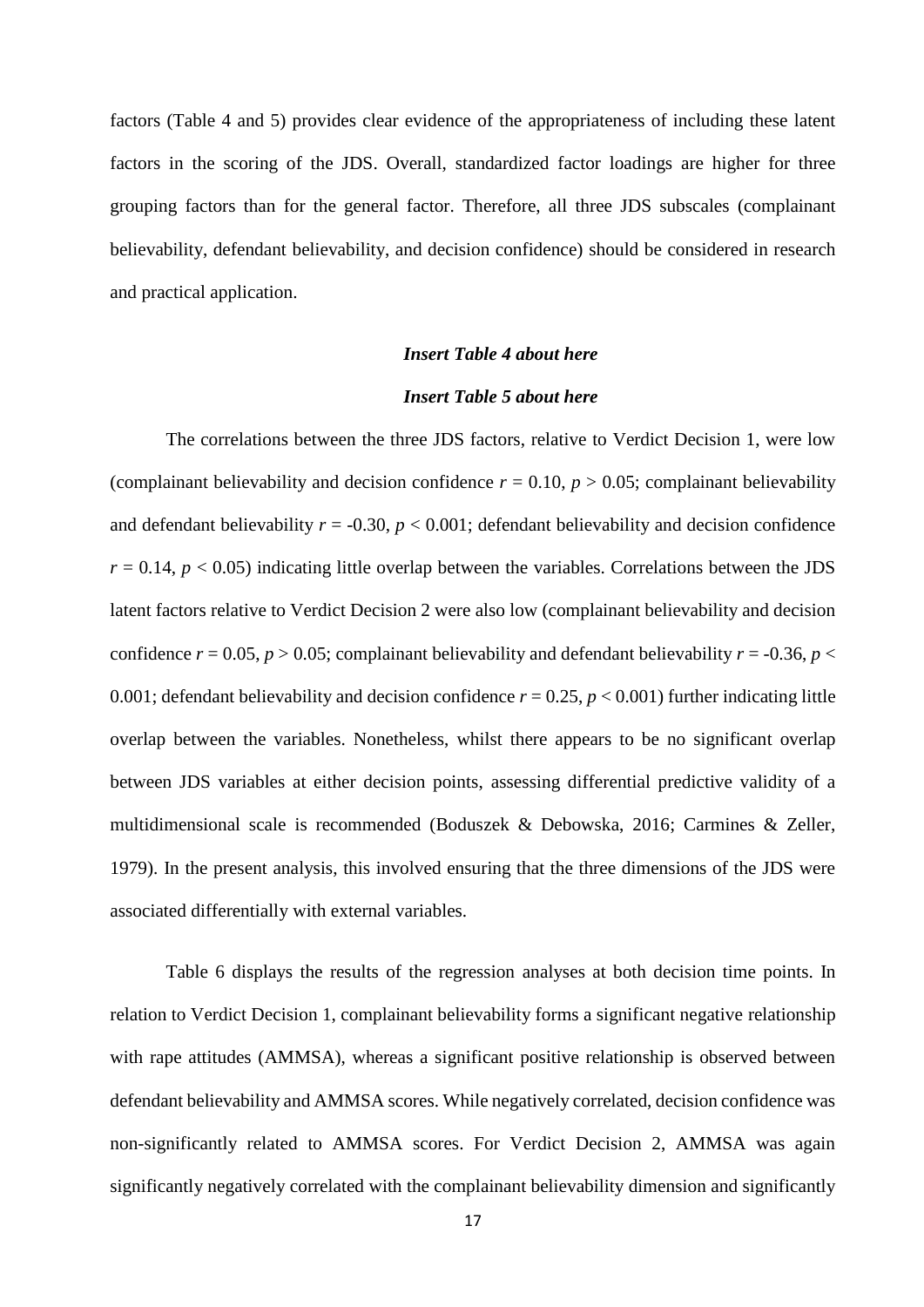positively correlated with defendant believability. Though positively correlated, decision confidence was non-significantly related to AMMSA scores. Both pre- and post-deliberation logistic regression results display a significant positive relationship between complainant believability and guilty verdict selections, whereas a significant negative relationship is observed between defendant believability and guilty verdict selections. Decision confidence was positively associated with guilty verdicts at both decision points, though this relationship was statistically non-significant. These differential correlations between JDS subscales and external variables confirm the correctness of multidimensional solution of JDS.

#### *Insert Table 6 about here*

Internal reliability of the JDS factors was calculated using composite reliability in place of traditional Cronbach's alpha (as suggested by Boduszek & Debowska, 2016; Raykov, 1997). Using the formula displayed below where;  $CR =$  composite reliability of the factor score,  $\lambda i =$ standardised factor loading, and  $Var(\mathcal{E}_i)$  = standard error variance, results demonstrate good internal reliability for the JDS factors pre- and post-deliberation.

$$
CR = \frac{(\sum \lambda_i)^2}{(\sum \lambda_i)^2 + \sum Var(\varepsilon_i)}
$$

At Verdict Decision 1, results displayed that confidence in decision = 0.82, complainant believability = 0.70, and defendant believability = 0.79, alongside the general factor = 0.74, exhibited good internal reliability. Likewise, at Verdict Decision 2, confidence in decision = 0.83, complainant believability =  $0.72$ , and defendant believability =  $0.85$ , as well as the general factor  $= 0.79$ , exhibited good internal reliability.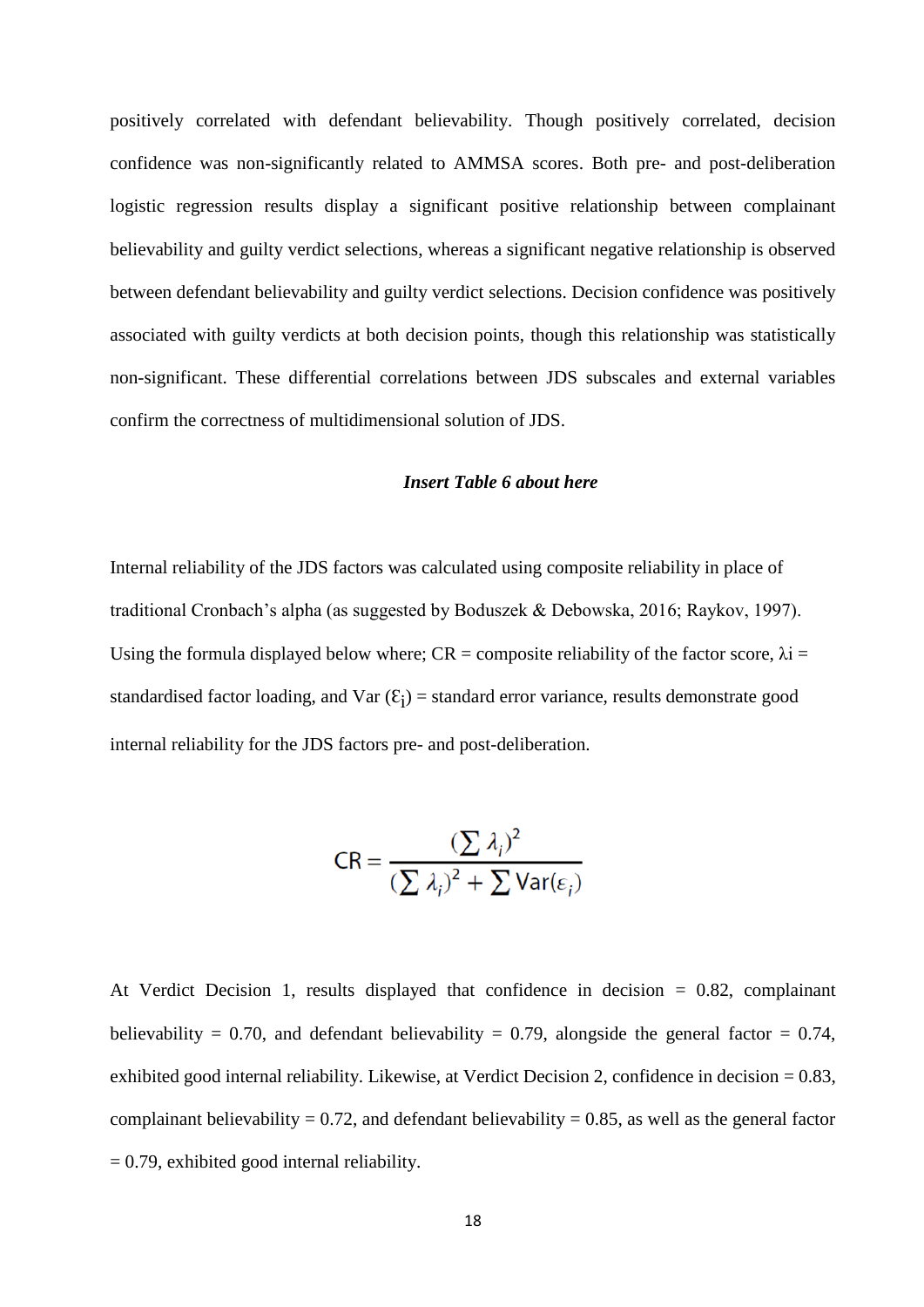### **Discussion**

Pennington and Hastie's (1992) Story Model provides a detailed conceptualisation of the information processing stages thought to underlie juror verdict decisions. Yet whilst credited for its comprehensiveness and widely regarded as the dominant explanation of juror-level decision making, researchers are yet to empirically test and verify important theoretical features underlying the model. One central feature suggests whilst hearing competing defendant and complainant accounts during trial, jurors assess the extent to which they believe such stories according to a subscribed set of certainty principles. Based upon the varying extent to which each story is considered to be consistent, complete, and plausible (amongst other certainty principles), the theory posits competing stories are rated in terms of overall believability, with the account deemed to be most believable, used to construct the individual juror's chosen verdict decision. Yet with no prior inventory in existence, the need to develop a self-report scale directly integrating the theoretical certainty principles into an empirically testable measure remained apparent. The main objective of the current exploration was therefore to develop a valid and reliable scale permitting the Story Model's conceptualisation of individual juror decision formation (certainty principles) to be examined. Another objective was to evaluate the dimensionality and construct validity of the proposed Juror Decision Scale (JDS) using confirmatory techniques. Specifically, confirmatory factor analysis (CFA) and confirmatory bi-factor analysis was undertaken upon a large community sample of mock-jurors following their exposure to a simulated rape trial and completion of the JDS pre and post-deliberation.

It has previously been suggested that in order to fully explore the factorial structure of a proposed measure, a number of alternate conceptually sound solutions should be tested (Boduszek & Debowska, 2016; Reise, Moore, & Haviland, 2010). In the current study three alterative models of the JDS were identified and tested at both pre- and post-deliberation verdict decision time points (a one-factor model, a three-factor model, and a bifactor model with three grouping factors), using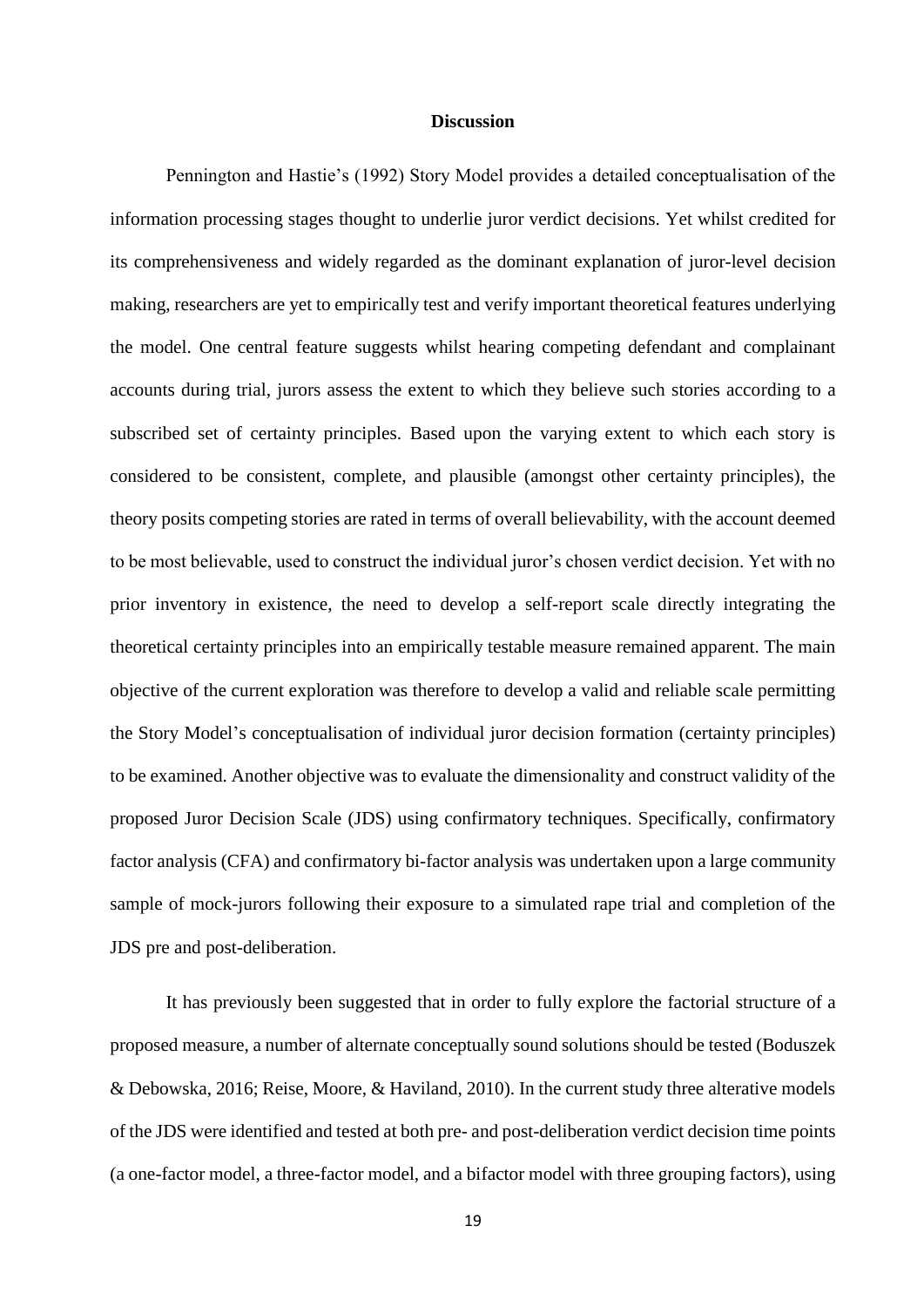confirmatory techniques. Results displayed that the only acceptable solution for the 16-item JDS at both verdict decision points (as indicated by all model fit statistics) was the bifactor model with three grouping factors (Complainant Believability, Defendant Believability, and Decision Confidence), while controlling for a general factor. Since the majority of covariation between the observed indicators were explained by the three grouping factors, at both decision points, these factors formed the basis for creating the instrument's subscales (see Reise, Moore, & Haviland, 2010). According to Boduszek and Debowska (2016), when compared with traditional CFA procedures, bifactor modelling allows the validity of a single factor to be assessed alongside incorporating elements of construct multi-dimensionality. Adopting this approach subsequently elucidated the JDS as a multi-dimensional concept.

Further, whilst the three JDS factors displayed little overlap with one another, the need to establish differential predictive validity between sub-scales on a multidimensional scale is considered advantageous (Carmines & Zeller, 1979). Ensuring sub-scales measure separate theoretical, as opposed to statistical, factors by establishing differential predictive validity thereby allows conceptual distinctiveness to be reliably ascertained (Boduszek & Debowska, 2016). Indeed, the present results displayed that across both verdict decision time points, the three JDS factors correlated differently with external measures. For example, complainant believability was significantly negatively associated with rape myth acceptance (as measured using the AMMSA; Gerger et al., 2007) both pre-deliberation ( $\beta$  = -0.16) and post-deliberation ( $\beta$  = -0.24). Conversely, defendant believability significantly positively associated with AMMSA scores, both upon predeliberation ( $\beta$  = 0.23) and post-deliberation ( $\beta$  = 0.16) verdict decisions. Such relationships display the important role that pre-trial bias appears to have upon juror decision making, with rape attitudes shown to be directly associated with juror beliefs in a *defendant's* account of an alleged rape, though unsurprisingly, not with that of the *complainant*. Such findings directly support those reported in prior research in that, greater acceptance of sexually aggressive myths appears to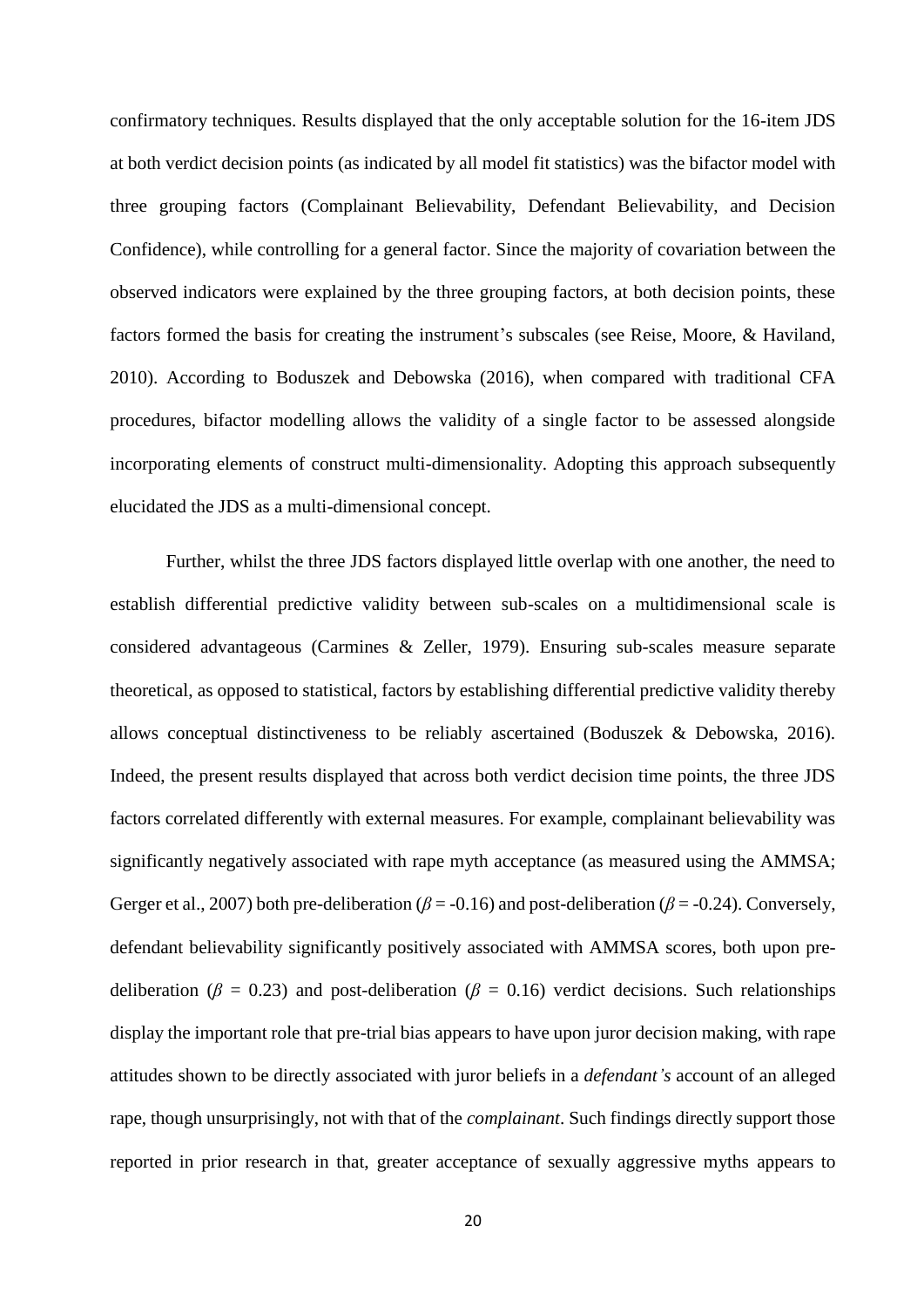reduce a juror's propensity to believe a rape complainant's testimony (Dinos, Burrowes, Hammond, & Cunliffe, 2015; Ellison & Munro, 2010; Finch & Munro, 2005; Pollard, 1992; Raitt & Zeedyk. 1997; Temkin & Krahe, 2008; Whatley, 1996). Relative to mock jurors' individual verdict decisions both prior to  $(OR = 1.62)$  and following group deliberation  $(OR = 1.45)$ , complainant believability was also shown to be significantly positively associated with guilty verdict selections, whereas defendant believability was instead, significantly negatively associated with guilty verdict decisions pre- ( $OR = 0.68$ ) and post-deliberation ( $OR = 0.78$ ). Particularly interestingly, this indicates that the greater a juror's belief in a rape complainant's testimony, the more likely it is that a guilty verdict will be returned. Yet contrastingly, where a juror exhibits greater belief in the defendant's story, a not guilty verdict is more probable. The totality of such findings thereby provides early support for Pennington and Hastie's (1992) certainty principle assertions in that, heightened scores on the complainant believability subscale not only appear to co-exist with reduced scores in defendant believability, but when measured in association with verdict preferences, appears to be directly predictive of the verdict decision that jurors ultimately make. As such, results support Pennington and Hastie's (1992) assertions that prior to selecting a verdict, jurors appear to assess competing witness accounts in terms of a subscribed set of certainty principles, in order to determine which story they deem most believable, before voting accordingly. Shown to be significantly associated in opposing directions with rape myth acceptance and verdict decisions, assessments made according to certainty principle items included in the JDS (surrounding a stories completeness, plausibility, coherence amongst others), may not only be drawn upon to decide which story will ultimately be selected (Pennington & Hastie, 1992) but appear to be influenced in themselves by prior attitudes jurors held. Alternatively put, whilst the certainty principle items comprised with the JDS are clearly important determinants upon individual decision formation as first theorised, these assessments appear to be influenced in themselves by preconceived attitudes jurors hold.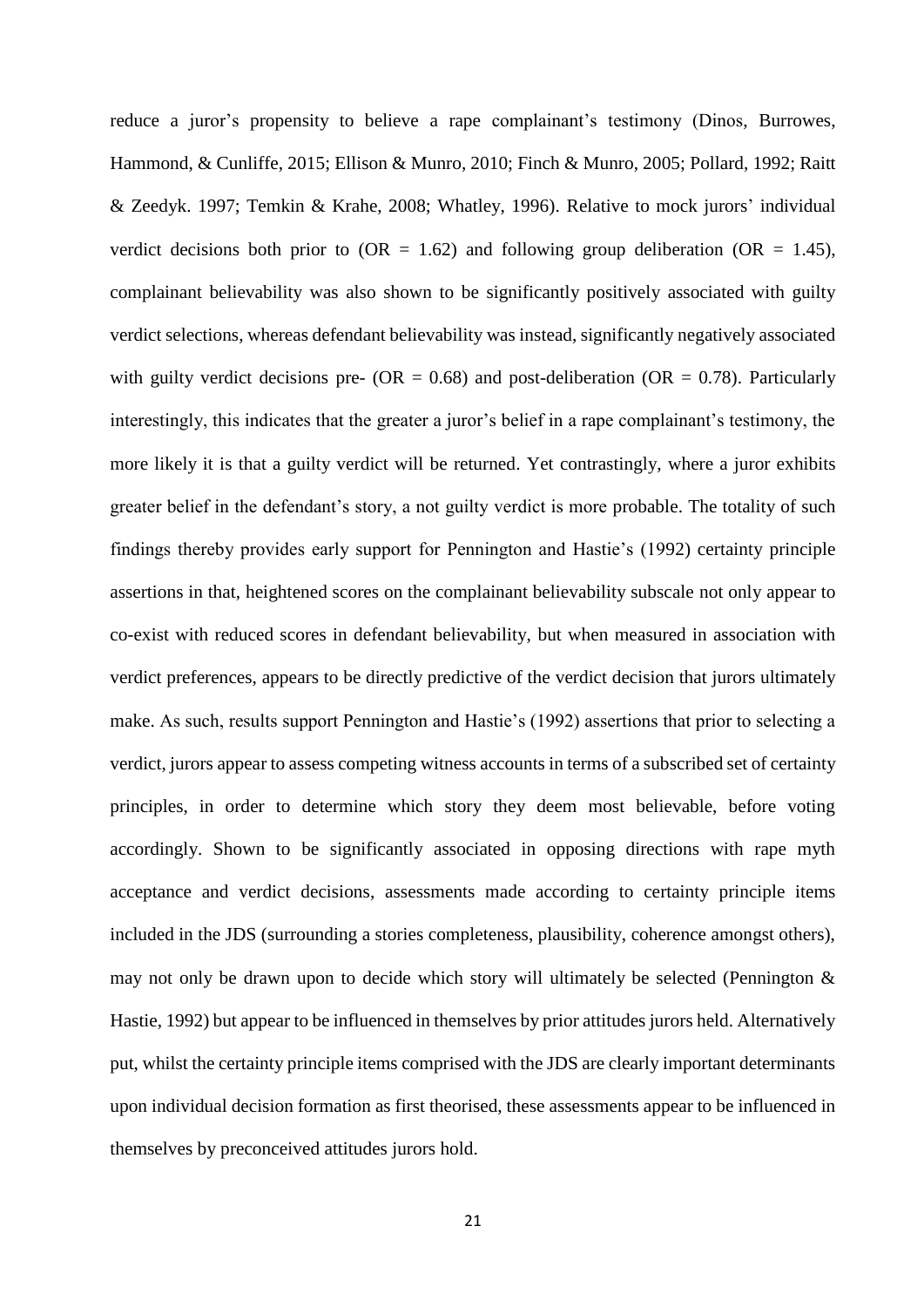The present study ought to be considered in light of some limitations. Most pertinent is the use of self-report measurement that the JDS relies upon in its assessment of juror decisions and as such, is associated with possible response bias (see Podsakoff, MacKenzie, Lee, & Podsakoff, 2003). Additionally, the current study procedure relied upon validating the JDS within the context of an English mock rape trial utilising a sample consisting of both community and student mock jurors. With debate surrounding the generalisability of student samples within jury research and studies reporting differences in both attitudes and cognitive processing styles in student as opposed to community samples (for competing reviews see Keller & Weiner, 2011 and Bornstein et al., 2017), future explorations should see researchers seek to replicate the validation of the JDS within a more representative sample. Thus, to ensure the scale's utility as an accurate assessment of certainty principle processing applicable to genuine juror decision making, future samples should be drawn from electoral voting and driver registration registers adopting the same process in which trial jurors are drawn.

A number of practical implications emerge from the present research and development of the JDS. Firstly, results display greater belief in a complainant's version of events to be directly associated with the juror's propensity to return a guilty verdict and contrastingly, greater belief in the defendant's account, associated with juror's reluctance to return a guilty verdict. Whilst it is perhaps routinely taken for granted by justice systems around the world that jurors return verdicts which match true and accurate interpretations of the evidence, questions around juror comprehension of legal instructions and malicious or biased decision making has long brought this assumption into question (Dhami, Lundrigan & Mueller-Johnson, 2015; Ellison & Munro, 2010; Ellsworth & Reifman, 2000; Semmler & Brewer, 2002). Though specific instruction comprehension was not directly tested here, the present findings offer justice systems and trial judges at least some minor reassurance that individual juror decisions were related and matched to juror interpretations of the facts. Whilst further systematic research clearly remains necessary to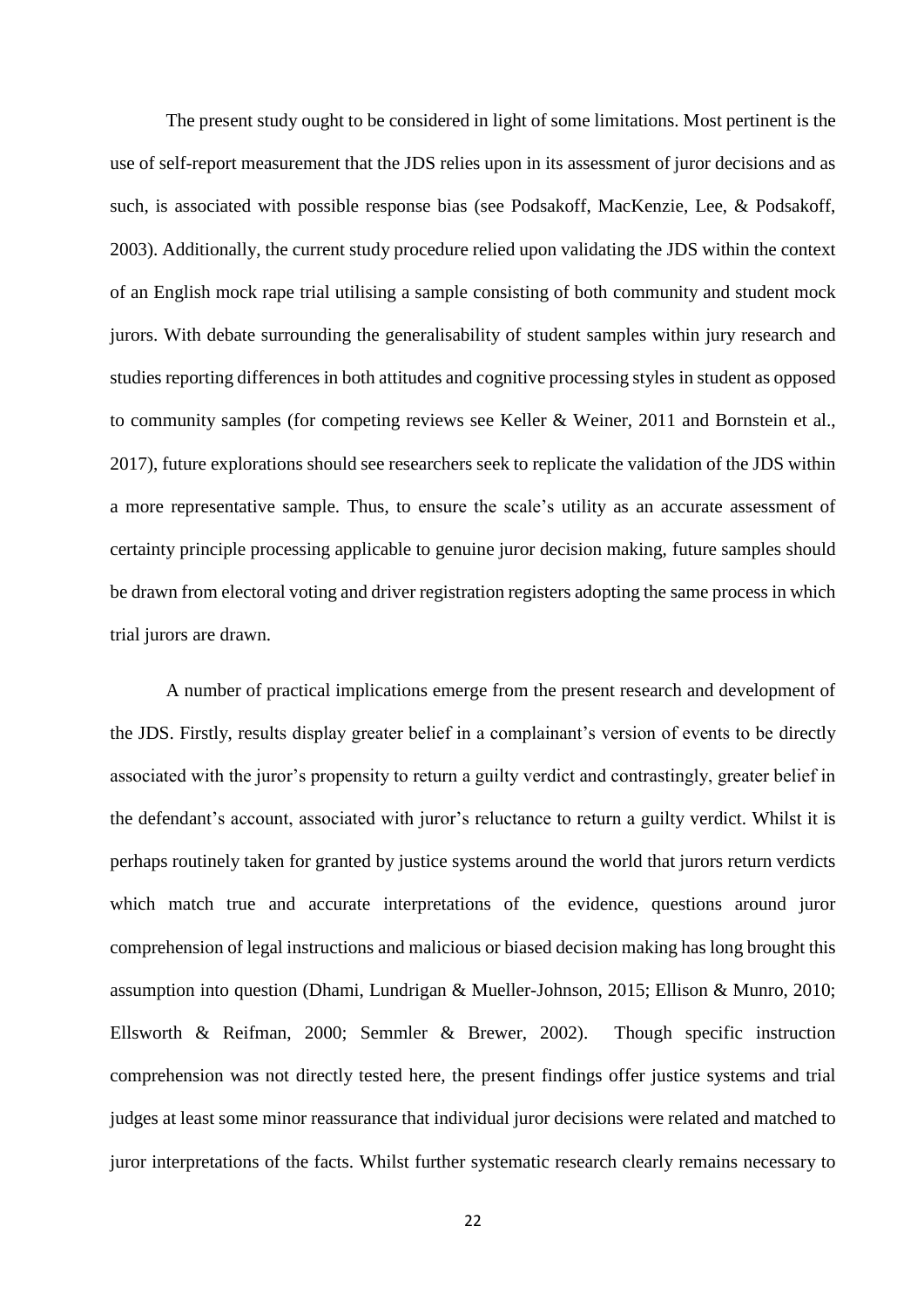examine the role of prejudice upon verdict decision making as well as instruction comprehension, it appears that jurors do not routinely make verdict selections that do not match the evidence as they interpret it. The development of the JDS also provides an opportunity for criminal justice practitioners, in particular trial lawyers, to utilise the measure as a tool for examining likely juror interpretations of particular evidence pre-trial. Within a North American trial consultancy context where evidence can be shown to mock jurors prior to the genuine case being presented in court, the JDS provides a more reliable empirically grounded measure of individual juror decision making than traditionally less scientific approaches (see Oostinga & Willmott, 2017; Seltzer, 2006). Within future research, additional mock trial scenarios varying by crime type and the judicial procedures of that country should also be tested to examine the validity of the JDS more broadly. Where legislation permits, future explorations should also see researchers seek to revalidate the JDS beyond experimental conditions with genuine juror respondents pre and post juror-deliberation, particularly within a North American context where jurors can discuss cases post-trial.

Overall, current findings provide an empirical contribution to an almost exclusive theoretical literature surrounding the Story Model's conceptualisation of the certainty principles. Whilst several studies have sought to substantiate claims that jurors construct competing narratives during trial and others have examined the importance of particular story features in isolation including plausibility, coherence, and completeness upon an assessors determination of credibility and guilt (Campbell, Menaker, & King, 2015; Canter, Grieve, Nicol, & Benneworth, 2003; Hine & Murphy, 2017; Jackson, 1996; Voss & Van Dyke, 2001; Yale, 2013), no researchers to date have developed and validated a complete scale which permits comprehensive testing of such an assertion. With existing juror bias scales adequately testing the importance of legal attitudes upon verdict decisions (Kassin & Wrightsman, 1983; Lecci & Myers, 2008; Lundrigan, Dhami, & Mueller-Johnson, 2016), the need for an empirical test of the decision making process itself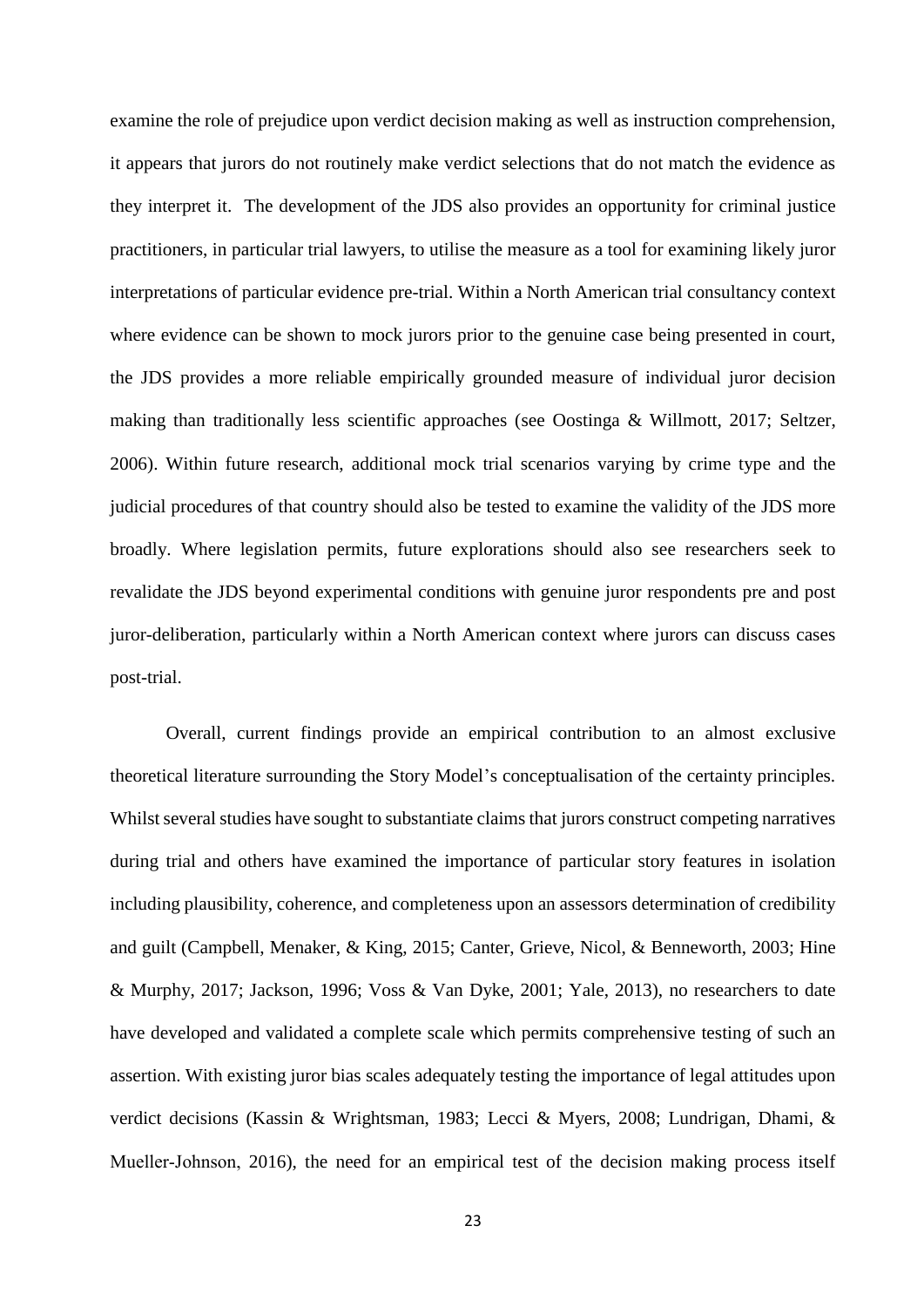remained apparent. As such, the development of the Juror Decision Scale alongside demonstrating its validity and multidimensional conceptualisation, permits future empirical testing of the Story Model theoretical assertions surrounding juror decision making and provides early evidence of a certainty principle assessment process governing individual juror verdict decision formation.

### **References**

Bentler, P. M. (1990). Comparative fit indices in structural models. *Psychological Bulletin, 217*, 238–246.

Blume, J. H., Johnson, S. L., & Paavola, E. C. (2007). Every Juror Wants a Story: Narrative Relevance, Third Party Guilt and the Right to Present a Defense. A*merican Criminal Law Review, 44*, 1069-1113.

Boduszek, D., & Debowska, A. (2016). Critical evaluation of psychopathy measurement (PCL-R and SRP-III/SF) and recommendations for future research. *Journal of Criminal Justice, 44*, 1–12.

Bornstein, B. H., Golding, J. M., Neuschatz, J., Kimbrough, C., Reed, K., Magyarics, C., & Luecht, K. (2017). Mock juror sampling issues in jury simulation research: A meta-analysis. *Law and human behavior, 41*(1), 13.

Bornstein, B. H., & Greene, E. (2011). Jury decision making: Implications for and from psychology. *Current Directions in Psychological Science*, *20*(1), 63-67.

Brekke, N., & Borgida, E. (1988). Expert psychological testimony in rape trials: A social-cognitive analysis. *Journal of Personality and Social Psychology, 21,* 372-384.

Campbell, B. A., Menaker, T. A., & King, W. R. (2015). The determination of victim credibility by adult and juvenile sexual assault investigators. *Journal of Criminal Justice*, *43*(1), 29-39.

Canter, D. V., Grieve, N., Nicol, C., & Benneworth, K. (2003). Narrative plausibility: The impact of sequence and anchoring. *Behavioral Sciences & the Law*, *21*(2), 251-267.

Carmines, E. G., & Zeller, R. A. (1979). *Reliability and validity assessment*. Newbury Park, CA: Sage Publications.

Cronbach, L. J. (1990). *Essentials of psychological testing*. New York, NY: Harper & Row.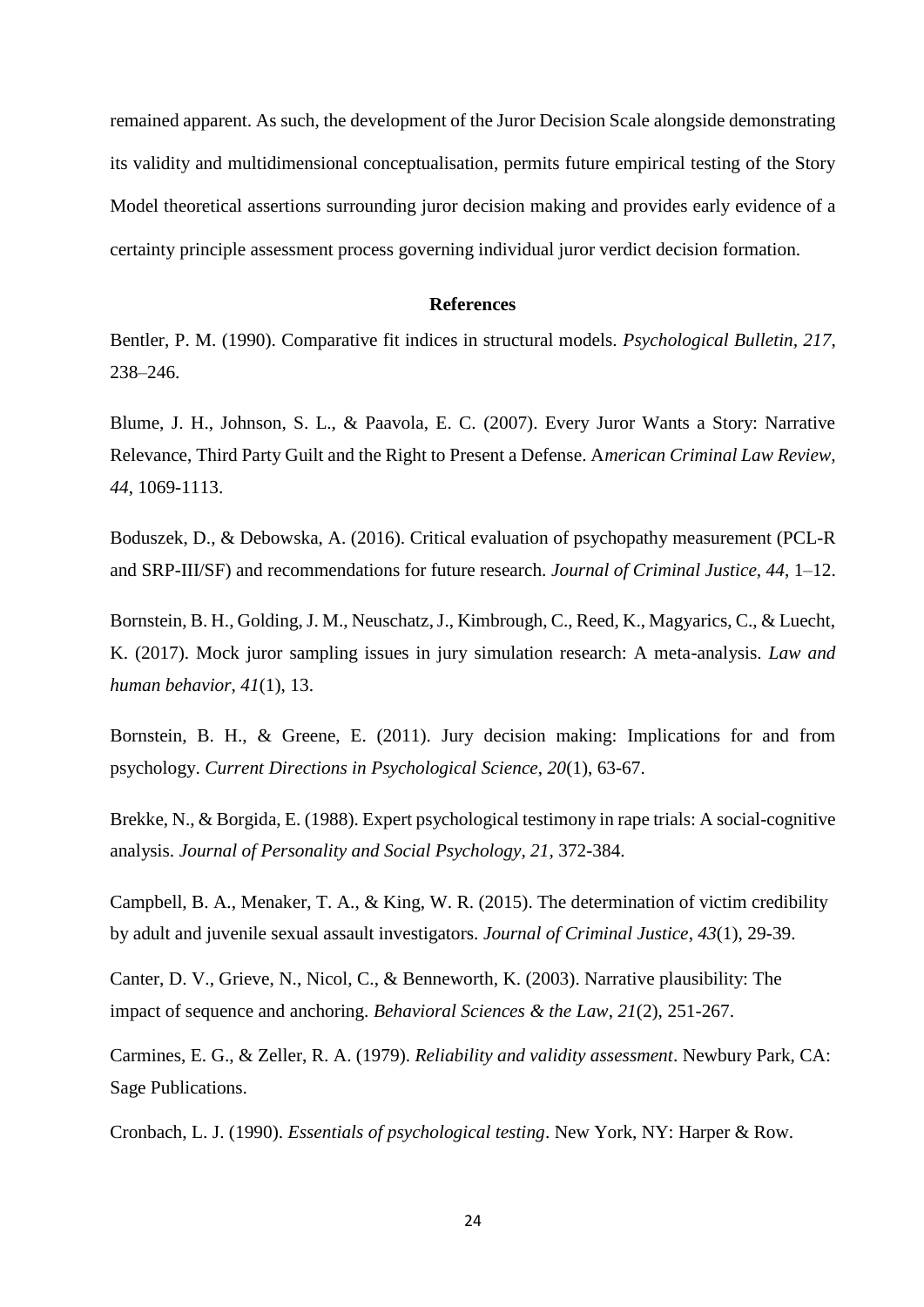Darbyshire, P. (2011). *Darbyshire on the English Legal System* (10<sup>th</sup> Ed.) London: Sweet and Maxwell.

Dhami, M. K., Lundrigan, S., & Mueller-Johnson, K. (2015). Instructions on reasonable doubt: Defining the standard of proof and the juror's task. *Psychology, Public Policy, and Law*, *21*(2), 169.

Diamantopoulos, A., & Siguaw, J. A. (2000). *Introducing LISREL: A guide for the uninitiated*. London: Sage.

Dinos, S., Burrowes, N., Hammond, K., & Cunliffe, C. (2015). A systematic review of juries' assessment of rape victims: Do rape myths impact on juror decision-making? *International Journal of Law, Crime and Justice, 43*(1), 36-49.

Electoral Calculus. (2015). *Huddersfield: Seat, Ward and Prediction Details*. Retrieved from http://www.electoralcalculus.co.uk/cgi-bin/seatdetails.py?seat=Huddersfield

Ellison, L., & Munro, V. E. (2015). 'Telling tales': exploring narratives of life and law within the (mock) jury room. *Legal studies, 35*(2), 201-225. doi: 10.1111/lest.12051

Ellison L, & Munro, V. (2010). Getting to (Not) Guilty: Examining Jurors Deliberative Processes in and Beyond the Context of a Mock Rape Trial. *Legal Studies, 30*(1) 74-97.

Ellsworth, P. C., & Reifman, A. (2000). Juror comprehension and public policy: Perceived problems and proposed solutions. *Psychology, Public Policy, and Law*, *6*(3), 788.

Epstein, S. (1994). Integration of the cognitive and psychodynamic unconscious. *American Psychologist, 49*, 709-724.

Finch, E., & Munro, V. E. (2005). Juror Stereotypes and Blame Attribution in Rape Cases Involving Intoxicants the Findings of a Pilot Study. *British Journal of Criminology, 45*(1), 25-38.

Gerger, H., Kley, H., Bohner, G., & Siebler, F. (2007). The acceptance of modern myths about sexual aggression scale: Development and validation in German and English*. Aggressive Behavior, 33*(5), 422-440.

Hawkins, I., & Scherr, K. (2017). Engaging the CSI effect: The influences of experience-taking, type of evidence, and viewing frequency on juror decision-making. *Journal of Criminal Justice*, *49*, 45-52.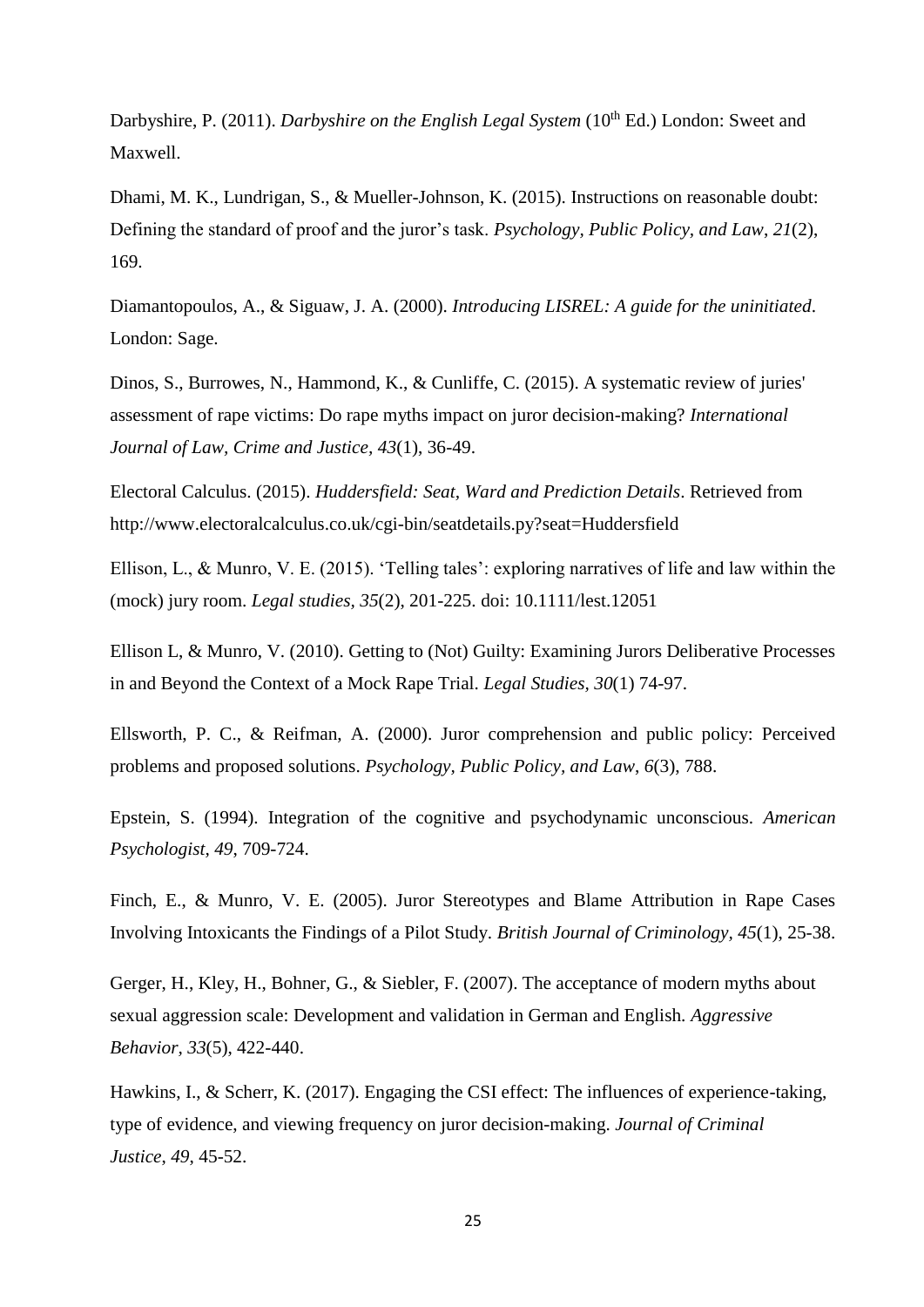Hine, B., & Murphy, A. (2017). The impact of victim-perpetrator relationship, reputation and initial point of resistance on officers' responsibility and authenticity ratings towards hypothetical rape cases. *Journal of Criminal Justice*, *49*, 1-13.

Hu, L., & Bentler, P. M. (1999). Cutoff criteria for fit indexes in covariance structure analysis: Conventional criteria versus new alternatives. *Structural Equation Modelling, 6*, 1–55.

Huntley, J. E., & Costanzo, M. (2003). Sexual harassment stories: testing a story-mediated model of juror decision-making in civil litigation. *Law and human behavior, 27*(1), 29-51.

Jackson, B. S. (1996). 'Anchored narratives' and the interface of law, psychology and semiotics. *Legal and Criminological Psychology, 1*(1), 17-45.

Kapardis, A. (2014). *Psychology and Law: A Critical Introduction* (4<sup>th</sup> Ed.). Cambridge: Cambridge University Press.

Kassin, S. M., & Wrightsman, L. S. (1983). The construction and validation of a juror bias scale. *Journal of Research in Personality*, *17*(4), 423-442.

Keller, S. R., & Wiener, R. L. (2011). What are we studying? Student jurors, community jurors, and construct validity. *Behavioral sciences & the law*, *29*(3), 376-394.

Kovera, M. B., McAuliff, B. D., & Hebert, K. S. (1999). Reasoning about scientific evidence: Effects of juror gender and evidence quality on juror decisions in a hostile work environment case. *Journal of Applied Psychology, 84*(3), 362-348.

Krauss, D. A., Lieberman, J. D., & Olson, J. (2004). The effects of rational and experiential information processing of expert testimony in death penalty cases. *Behavioral sciences & the law*, *22*(6), 801-822.

Lecci, L., & Myers, B. (2008). Individual differences in attitudes relevant to juror decision making: Development and validation of the Pretrial Juror Attitude Questionnaire (PJAQ). *Journal of Applied Social Psychology*, *38*(8), 2010-2038.

Lieberman, J. D. (2002). Head Over the Heart or Heart Over the Head? Cognitive Experiential Self‐Theory and Extra-legal Heuristics in Juror Decision Making. *Journal of Applied Social Psychology, 32*(12), 2526-2553.

Lundrigan, S., Dhami, M. K., & Mueller‐Johnson, K. (2016). Predicting verdicts using pre‐trial attitudes and standard of proof. *Legal and Criminological Psychology*, *21*(1), 95-110.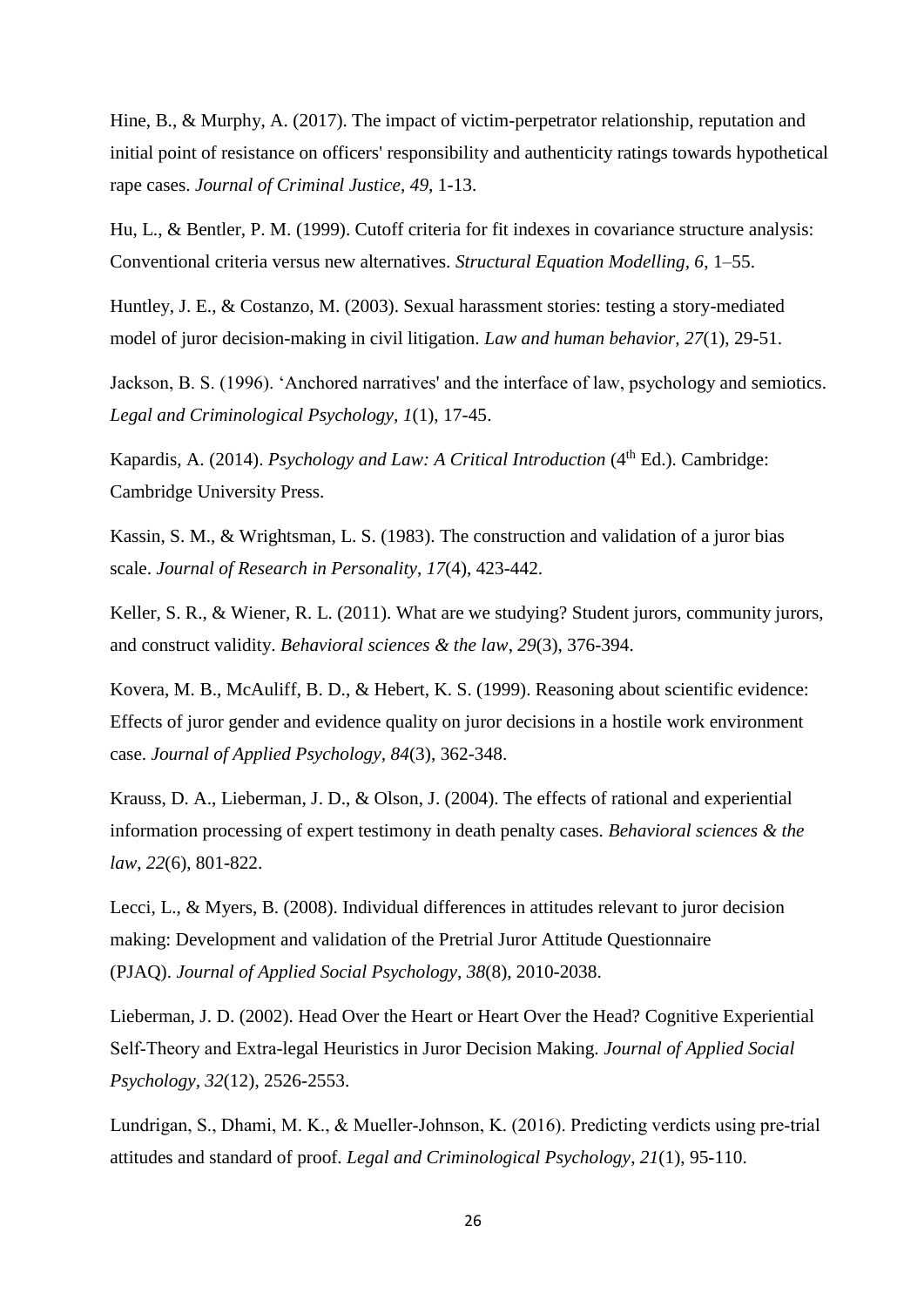Matthews, R., Hancock, L., & Briggs, D. (2004). *Jurors' perceptions, understanding, confidence and satisfaction in the jury system: A study in six courts*. Research Development and Statistics Directorate, Home Office.

McCabe, J. G., Krauss, D. A., & Lieberman, J. D. (2010). Reality check: A comparison of college students and a community sample of mock jurors in a simulated sexual violent predator civil commitment. *Behavioral Sciences & the Law*, *28*(6), 730-750.

Mears, D. P., & Bacon, S. (2009). Improving criminal justice through better decision making: Lessons from the medical system. *Journal of Criminal Justice*, *37*(2), 142-154.

Muthén, L. K., & Muthén, B. O. (2015). *Mplus user guide* (7th ed.). Los Angeles, CA: Muthén and Muthén.

Nylund, K. L., Asparouhov, T., & Muthén, B. O. (2007). Deciding on the number of classes in latent class analysis and growth mixture modeling: A Monte Carlo simulation study. *Structural Equation Modelling, 14*(4), 535–569.

Office of National Statistics. (2016). C*riminal Justice Statistics 2015 England and Wales: Statistics Bulletin.* Retrieved from https://www.gov.uk/government/uploads/system/uploads/attachment\_data/file/524429/criminal-

justice-statistics-quarterly-update-\_annual\_-2015.pdf

Oostinga, M. & Willmott, D. (2017). Scientific Jury Selection. In B. Baker, R. Minhas, & L. Wilson (Eds.), *Psychology and Law: Factbook* (2<sup>nd</sup> ed.). European Association of Psychology and Law. (ISBN 9781326989651)

Ostrom, T. M., Werner, C., & Saks, M. J. (1978). An integration theory analysis of jurors' presumptions of guilt or innocence. *Journal of Personality and Social Psychology, 36*(4), 436.

Pennington, N., & Hastie, R. (1986). Evidence evaluation in complex decision making. *Journal of Personality and Social Psychology, 51*(2), 242-263.

Pennington, N., & Hastie, R. (1988). Explanation-based decision making: Effects of memory structure on judgment. *Journal of Experimental Psychology: Learning, Memory, and Cognition, 14*(3), 521-538.

Pennington, N., & Hastie, R. (1992). Explaining the evidence: Tests of the Story Model for juror decision making. *Journal of Personality and Social Psychology, 62*(2), 189-224.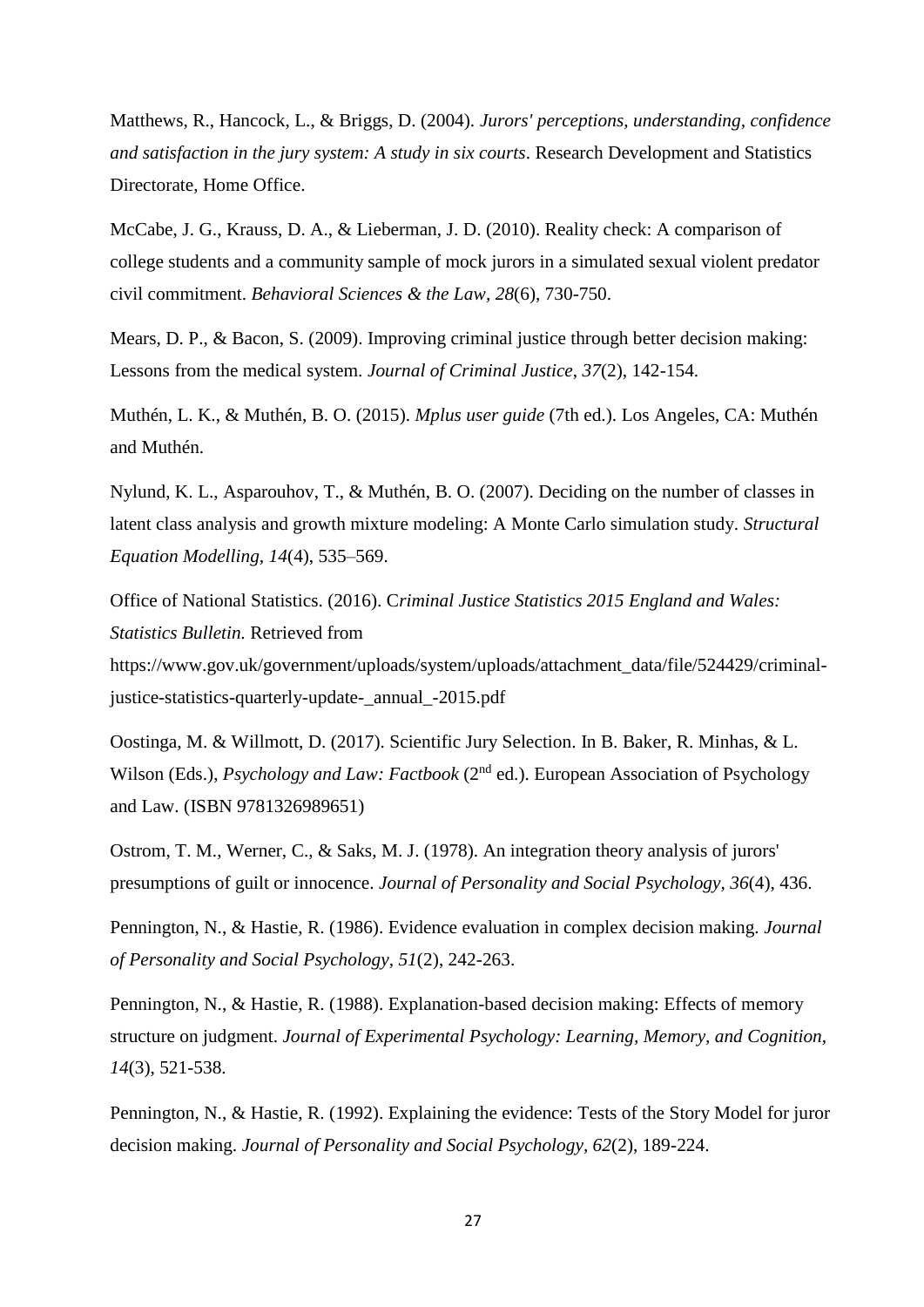Pennington, N., & Hastie, R. (1993). Reasoning in explanation-based decision making. *Cognition, 49*(1), 123-163.

Podsakoff, P. M., MacKenzie, S. B., Lee, J. Y., & Podsakoff, N. P. (2003). Common method biases in behavioral research: a critical review of the literature and recommended remedies. *Journal of Applied Psychology, 88*(5), 879-893.

Pollard, P. (1992). Judgements about victims and attackers in depicted rapes: A review. *British Journal of Social Psychology, 31*(4), 307-326.

Raitt, F. E., & Zeedyk, S. M. (1997). Rape Trauma Syndrome: Its corroborative and educational roles. *Journal of Law and Society, 24*(4), 552-568.

Raykov, T. (1997). Estimation of composite reliability for congeneric measures. *Applied Psychological Measurement, 21*, 173–184.

Raykov, T. (1998). Coefficient alpha and composite reliability with interrelated nonhomogeneous items. *Applied Psychological Measurement, 22*, 375–385. doi:10.1177/014662169802200407

Reise, S. P., Moore, T. M., & Haviland, M. G. (2010). Bifactor models and rotations: Exploring the extent to which multidimensional data yield univocal scale scores. *Journal of Personality Assessment, 92*, 544–559.

Seltzer, R. (2006). Scientific jury selection: Does it work?. *Journal of Applied Social Psychology*, *36*(10), 2417-2435.

Semmler, C., & Brewer, N. (2002). Using a flow-chart to improve comprehension of jury instructions. *Psychiatry, psychology and law*, *9*(2), 262-270.

Steiger, J. H. (1990). Structural model evaluation and modification: An interval estimation approach. *Multivariate Behavioral Research, 25,* 173–180.

Temkin, J., & Krahé, B. (2008). *Sexual assault and the justice gap: A question of attitude*. Oxford: Hart Publishing.

Tucker, L. R., & Lewis, C. (1973). A reliability coefficient for maximum likelihood factor analysis. *Psychometrika, 38*, 1–10.

Tversky, A., & Kahneman, D. (1974). Judgment under uncertainty: Heuristics and biases. *Science, 185*(4157), 1124-1131.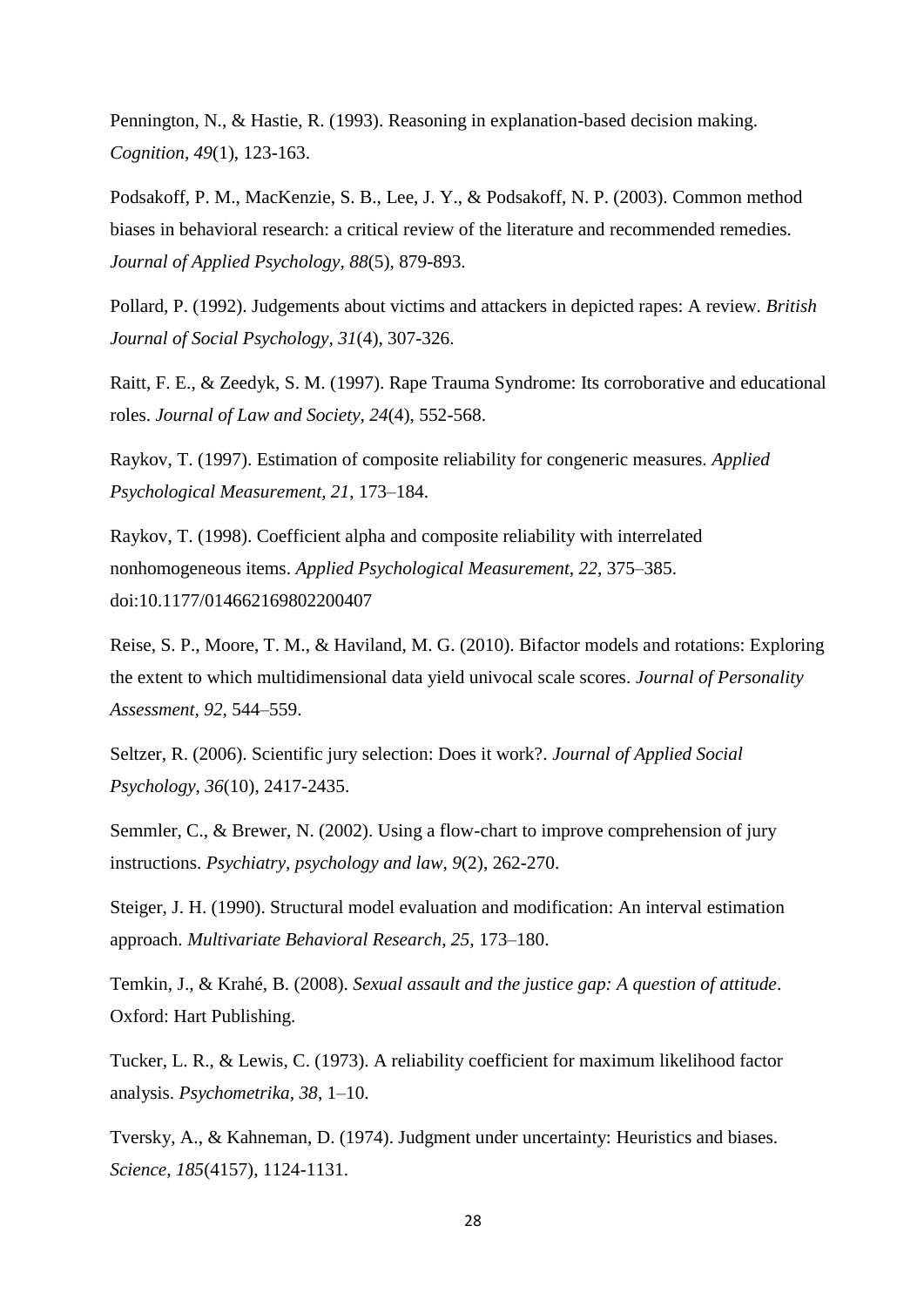Voss, J. F., & Van Dyke, J. A. (2001). Narrative structure, information certainty, emotional content, and gender as factors in a pseudo jury decision-making task. *Discourse processes, 32*(2), 215-243.

Whatley, M. A. (1996). Victim characteristics influencing attributions of responsibility to rape victims: A meta-analysis. *Aggression and Violent Behavior, 1*(2), 81-95.

Willmott, D., & Sherretts, N. (2016). Individual differences in eyewitness identification accuracy between sequential and simultaneous line-ups: consequences for police practice and jury decisions. *Current Issues in Personality Psychology*, *4*(4), 228-239.

Yale, R. N. (2013). Measuring Narrative Believability: Development and Validation of the Narrative Believability Scale (NBS‐12). *Journal of Communication, 63*(3), 578-599.



Figure 1. Bifactor model of the JDS;  $G =$  general factor of JDM (items 1-16); COMP = Complainant Believability (items 2-8); DEF = Defendant Believability (items 9-15); CON = Decision Confidence (items 1 & 16)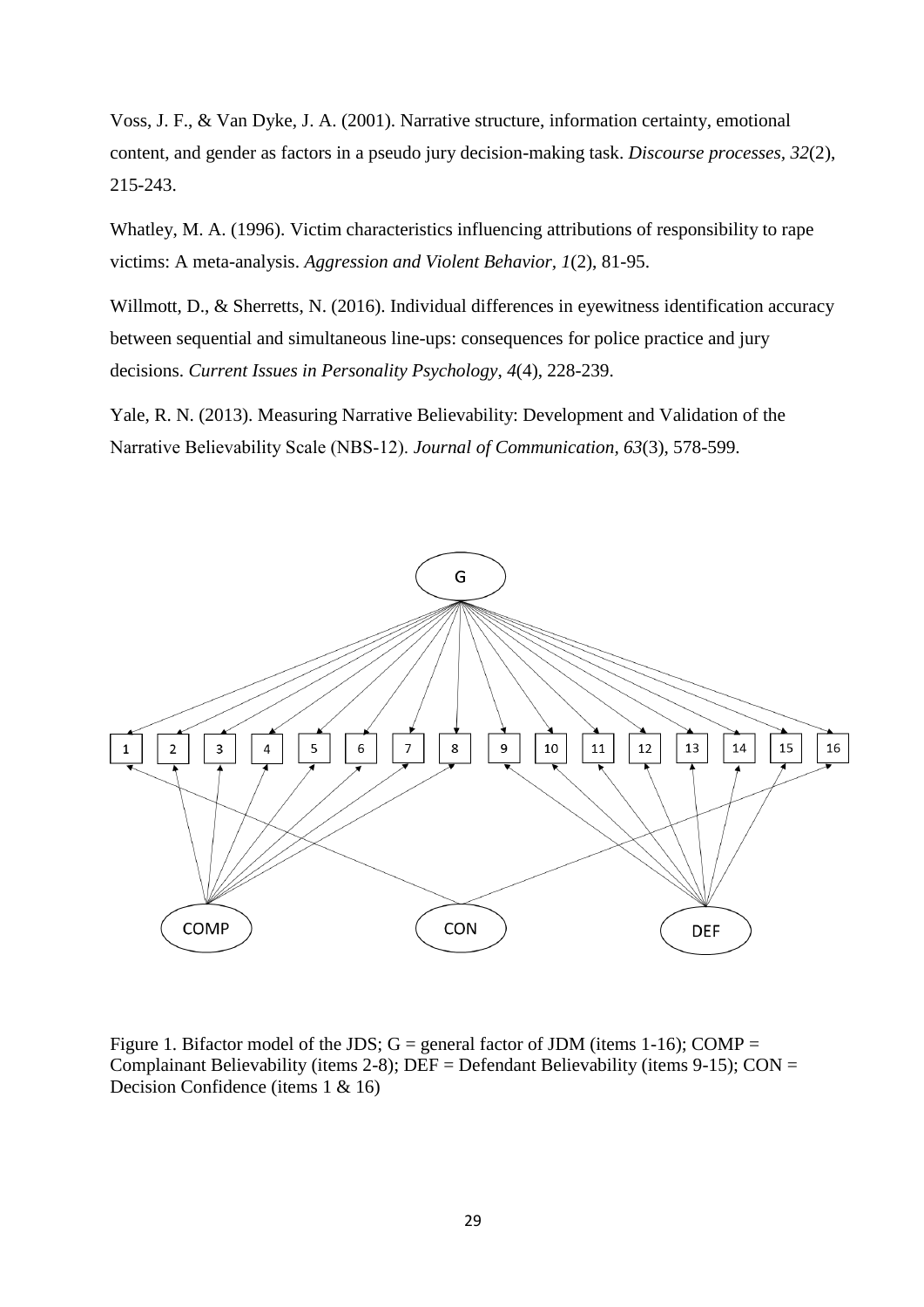| Decision       | Guilty<br>N(% | Not Guilty<br>$N($ %) |
|----------------|---------------|-----------------------|
| Group Verdict  | $5(18.5\%)$   | 22 (71.5%)            |
| Individual VD1 | 145 (44.8%)   | 179 (55.2%)           |
| Individual VD2 | 133 (41.0%)   | 191 (59.0%)           |

*Individual and Collective Verdict Decision outcomes (n =324)* 

*Note:* Group Verdict = collective jury panel decision; VD1 = Individual Verdict decision 1 (pre-deliberation); VD2 = Individual Verdict decision 2 (post-deliberation).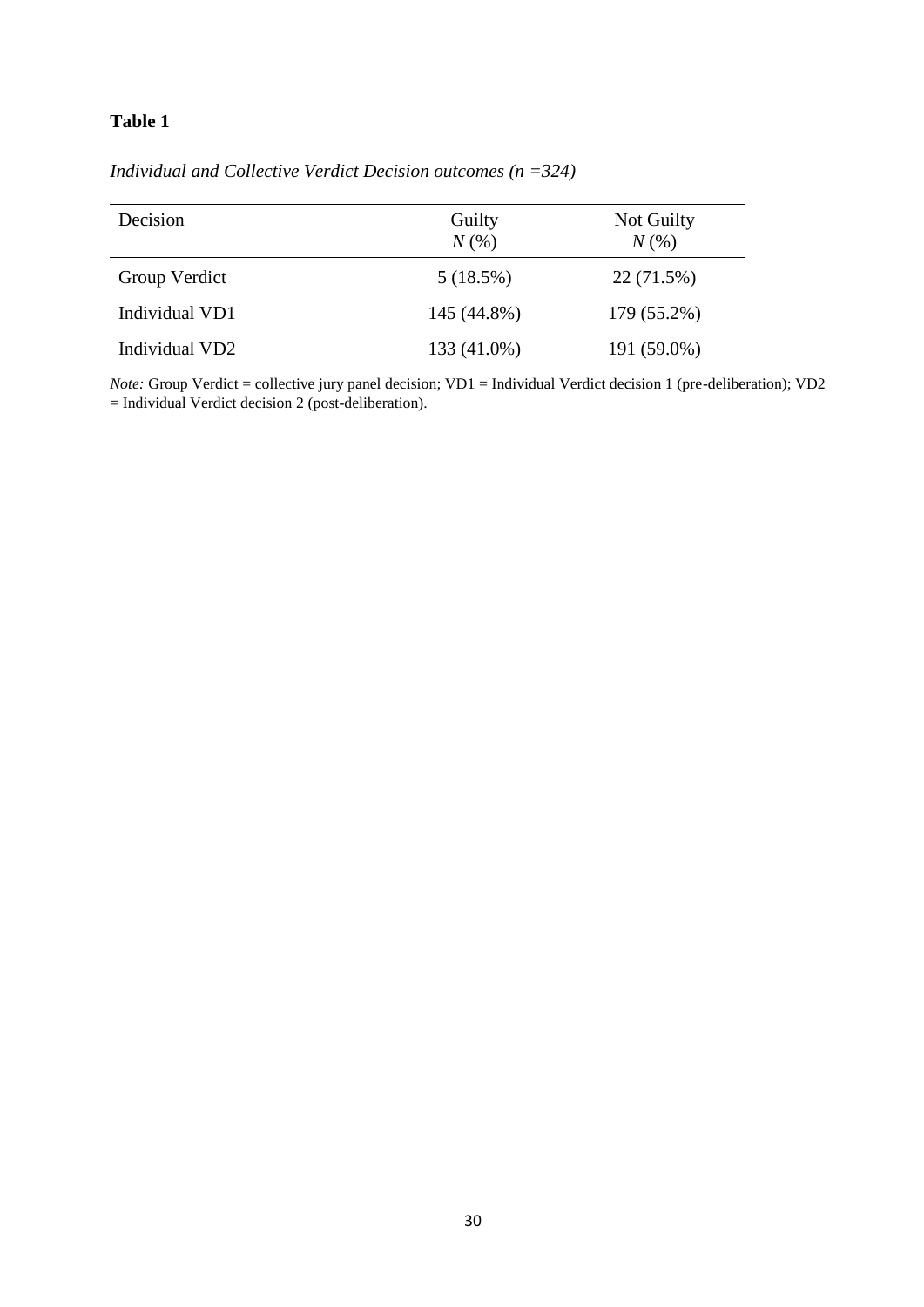*Descriptive Statistics for JDS factors pre-deliberation (verdict decision 1), post-deliberation (verdict decision 2), and AMMSA.*

| Variables                        | $\boldsymbol{M}$ | SD    | Mdn   | Observed<br>Min. | Observed<br>Max. |
|----------------------------------|------------------|-------|-------|------------------|------------------|
| <b>JDS VD1</b>                   |                  |       |       |                  |                  |
| Decision Confidence              | 7.09             | 1.44  | 7.00  | $\overline{2}$   | 10               |
| <b>Complainant Believability</b> | 22.32            | 4.72  | 22.00 | 10               | 33               |
| Defendant Believability          | 22.71            | 4.29  | 23.00 | 8                | 35               |
| <b>AMMSA</b>                     | 93.70            | 25.74 | 91.00 | 37               | 161              |
| <b>JDS VD2</b>                   |                  |       |       |                  |                  |
| <b>Decision Confidence</b>       | 7.57             | 1.60  | 8.00  | $\overline{2}$   | 10               |
| <b>Compliant Believability</b>   | 21.27            | 5.12  | 21.00 | 7                | 35               |
| Defendant Believability          | 23.03            | 4.83  | 23.00 | 10               | 35               |

*Note:* JDS = Juror Decision Scale; VD1 = Individual Verdict decision 1 (that participants made predeliberation);  $VD2 =$  Individual Verdict decision 2 (that participants made post-deliberation);  $AMMSA =$ Acceptance of Modern Myths about Sexual Aggression total score.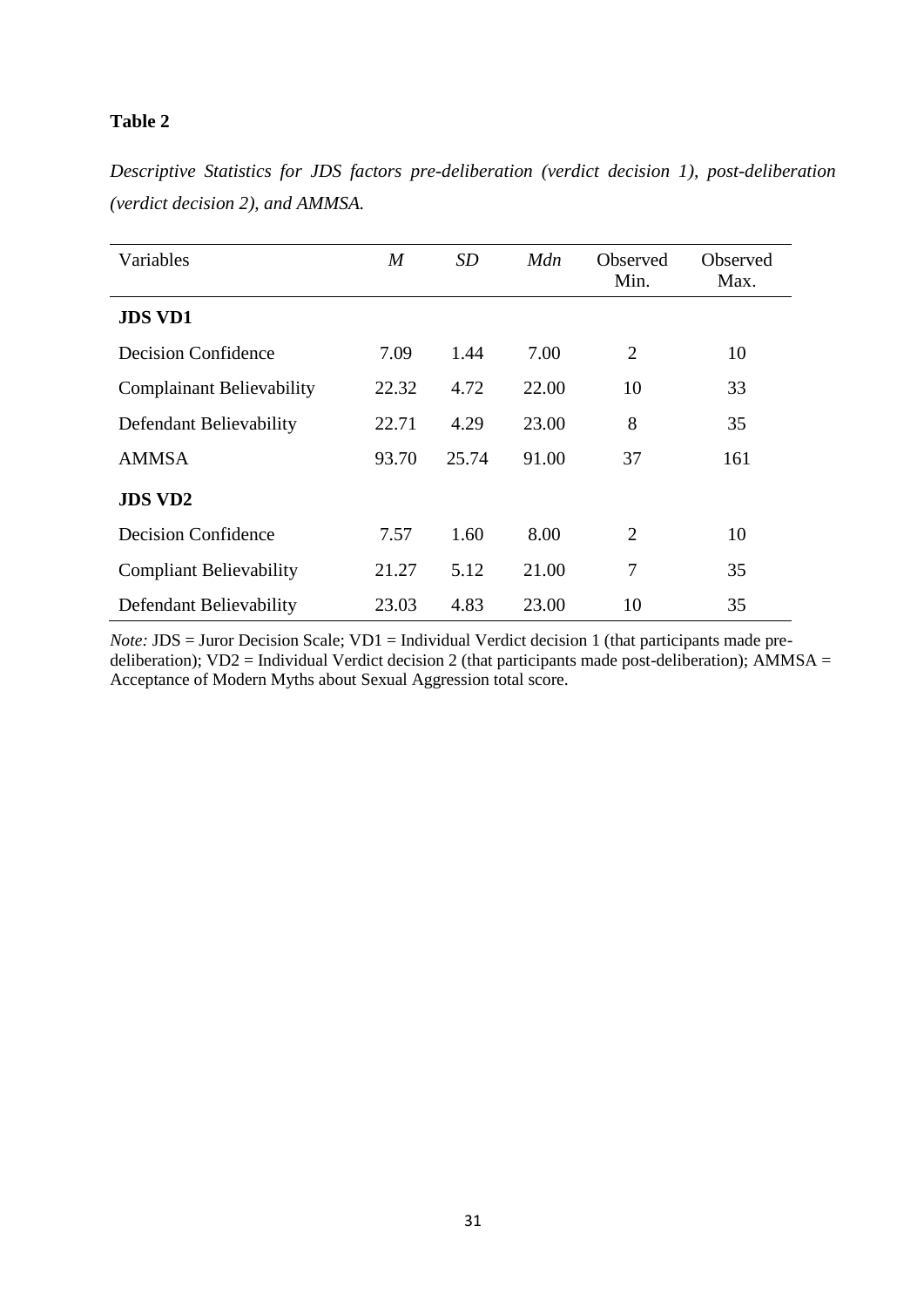| <b>Stage</b>     | Models                  | $\chi^2$  | $df$ | <b>CFI</b> | TLI | <b>RMSEA</b> | 90% CI   | <b>SRMR</b> | <b>BIC</b> |
|------------------|-------------------------|-----------|------|------------|-----|--------------|----------|-------------|------------|
| V <sub>D</sub> 1 | 1. One-factor           | 1149.72*  | 104  | .49        | .41 | .16          | .17/0.19 | .16         | 12034.38   |
|                  | 2. Correlated 3 factors | 813.79*   | 101  | .90        | .89 | .10          | .08/.12  | .07         | 11201.76   |
|                  | 3. Bifactor             | $204.42*$ | 85   | .94        | .92 | .07          | .05/.08  | .04         | 11119.99   |
| VD <sub>2</sub>  | 1. One-factor           | 1606.68*  | 104  | .52        | .45 | .21          | .20/.22  | .17         | 11980.06   |
|                  | 2. Correlated 3 factors | 353.86*   | 101  | .90        | .89 | .09          | .08/.10  | .07         | 10785.36   |
|                  | 3. Bifactor             | 199.60*   | 85   | .96        | .94 | .07          | .05/.08  | .04         | 10700.38   |

*Fit Indices for Three Alternative Models of the JDS, during stage VD1 (pre-deliberation) and stage VD2 (post-deliberation)*.

*Note.* JDS = Juror Decision Scale; CFI = Comparative Fit Index; CI = Confidence Interval; *df* = degrees of freedom; RMSEA = Root-Mean-Square Error of Approximation; SRMR = Standardized Root Mean Square Residual; TLI = Tucker Lewis Index; BIC = Bayesian Information Criteria;  $\chi^2$  = chi square goodness of fit statistic. \* Indicates  $\chi^2$  are statistically significant (*p* < .05).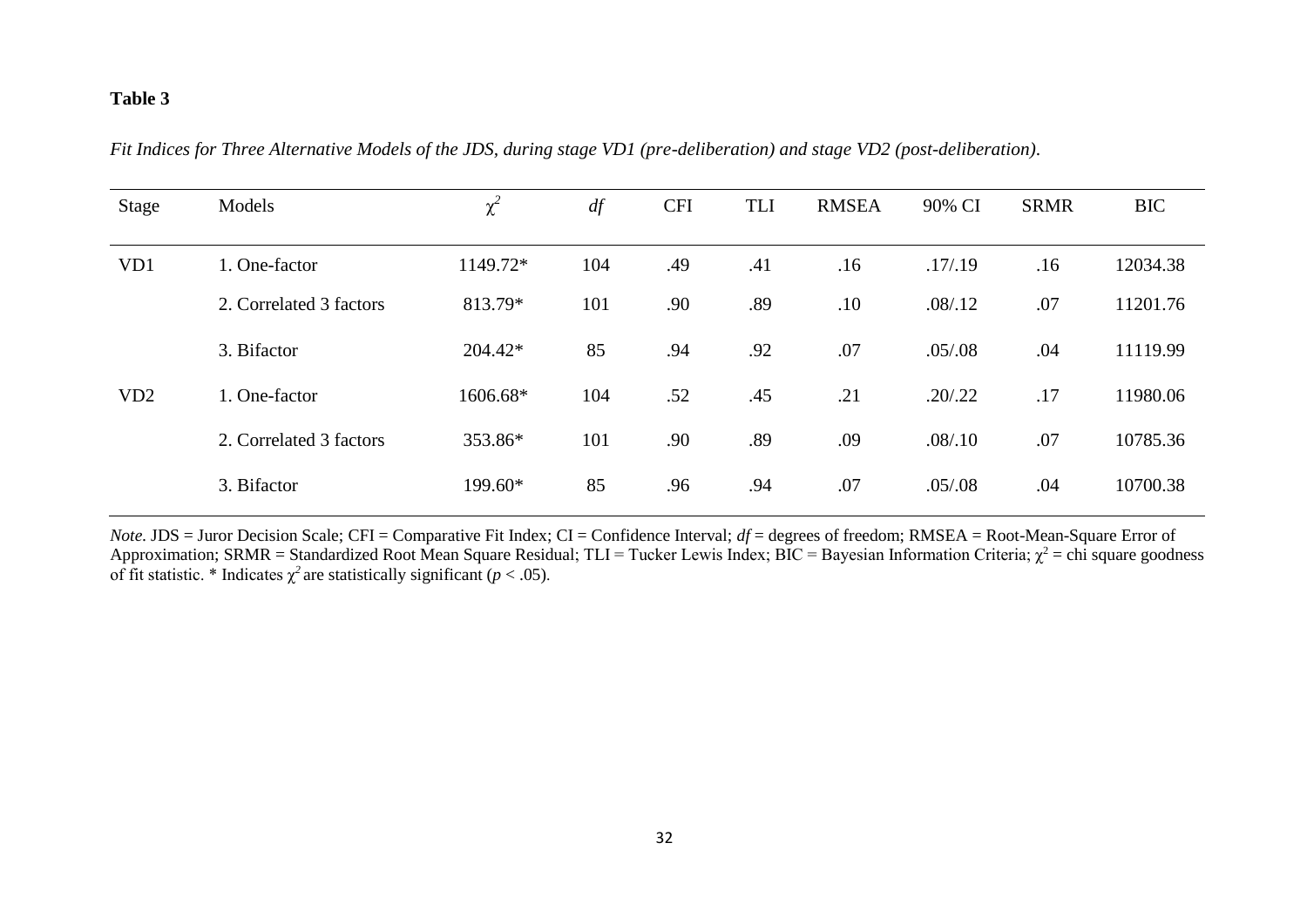*Standardized Factor Loadings for the Three JDS Factors and General Factor (G) pre-deliberation (VD1)*.

| MCSI-R items                                                                                                                                      | G        | <b>CONF</b> | <b>COMP</b> | <b>DEF</b> |
|---------------------------------------------------------------------------------------------------------------------------------------------------|----------|-------------|-------------|------------|
| 1. Thinking about your individual verdict decision of 'guilty' or 'not guilty', how confident are you that<br>you have made the correct decision? | $.14*$   | $.82***$    |             |            |
| 2. How well did the evidence match and cover what the complainant said happened?                                                                  | $.34***$ |             | $.42***$    |            |
| 3. How complete was the complainant's story in the sense that no aspects were missing or left<br>unsupported by the evidence?                     | $.35***$ |             | $.54***$    |            |
| 4. How plausible was the complainant's version of events, in that you think what they said happened, is<br>both possible and likely?              | $.64***$ |             | $.43***$    |            |
| 5. How coherent was the complainant's story, meaning that the different stages described as happening<br>were logically connected?                | .49***   |             | $.53***$    |            |
| 6. How unique was the complainant's account, in that you feel it was the only possible explanation of the<br>evidence heard?                      | $.34***$ |             | $.61***$    |            |
| 7. How consistent was the complainant's version of events with the evidence presented overall?                                                    | $.36***$ |             | $.51***$    |            |
| 8. Overall, how much do you believe the complainant's version of events?                                                                          | $.76***$ |             | $.43***$    |            |
| 9. How well did the evidence match and cover what the defendant said happened?                                                                    | .08      |             |             | $.61***$   |
| 10. How complete was the defendant's story in the sense that no aspects were missing or left unsupported<br>by the evidence?                      | .03      |             |             | $.73***$   |
| 11. How plausible was the defendant's version of events, in that you think what they said happened, is<br>both possible and likely?               | $.57***$ |             |             | $.55***$   |
| 12. How coherent was the defendant's story, meaning that the different stages described as happening<br>were logically connected?                 | $.25*$   |             |             | $.75***$   |
| 13. How unique was the defendant's account, in that you feel it was the only possible explanation of the<br>evidence heard?                       | $.54***$ |             |             | $.39***$   |
| 14. How consistent was the defendant's version of events with the evidence presented overall?                                                     | $.38**$  |             |             | $.63***$   |
| 15. Overall, how much do you believe the defendant's version of events?                                                                           | $.74***$ |             |             | $.47***$   |
| 16. Finally, how confident are you overall that you have reached the correct verdict decision in this case?                                       | .01      | $.84***$    |             |            |

*Note.* Factor loadings are statistically significant at \*  $p < .05$ ; \*\*  $p < .01$ ; \*\*\*  $p < .001$ . CONF = Decision Confidence; COMP = Complainant Believability; DEF = Defendant Believability.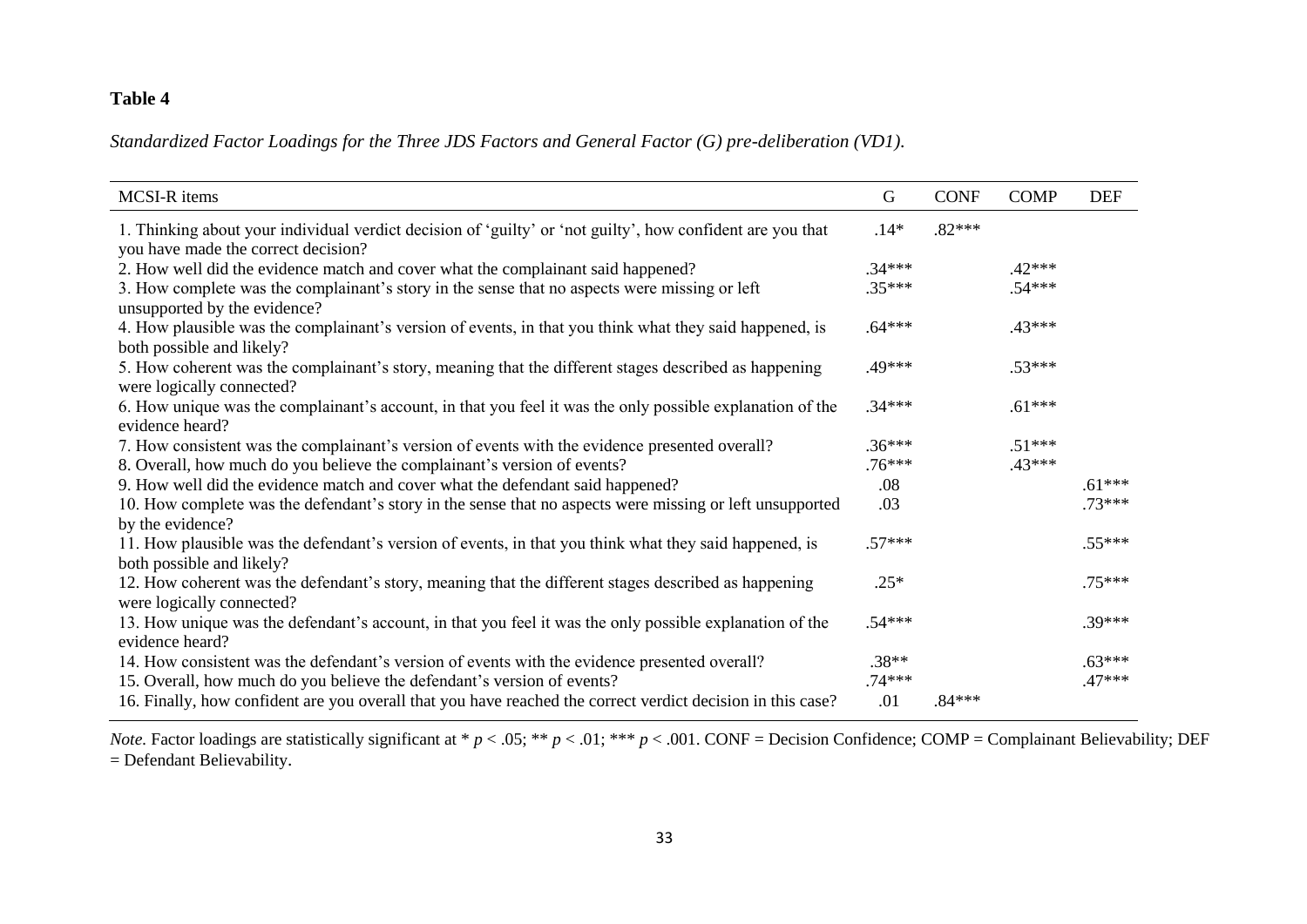*Standardized Factor Loadings for the Three JDS Factors and General Factor (G) post-deliberation (VD2)*.

| MCSI-R items                                                                                                                                      | G        | <b>CONF</b> | <b>COMP</b> | <b>DEF</b> |
|---------------------------------------------------------------------------------------------------------------------------------------------------|----------|-------------|-------------|------------|
| 1. Thinking about your individual verdict decision of 'guilty' or 'not guilty', how confident are you that you<br>have made the correct decision? | .11      | $.76***$    |             |            |
| 2. How well did the evidence match and cover what the complainant said happened?                                                                  | $.39***$ |             | $.62***$    |            |
| 3. How complete was the complainant's story in the sense that no aspects were missing or left unsupported<br>by the evidence?                     | $.29**$  |             | $.79***$    |            |
| 4. How plausible was the complainant's version of events, in that you think what they said happened, is both<br>possible and likely?              | $.76***$ |             | $.37***$    |            |
| 5. How coherent was the complainant's story, meaning that the different stages described as happening were<br>logically connected?                | $.41***$ |             | $.51***$    |            |
| 6. How unique was the complainant's account, in that you feel it was the only possible explanation of the<br>evidence heard?                      | $.47***$ |             | $.57***$    |            |
| 7. How consistent was the complainant's version of events with the evidence presented overall?                                                    | $.63***$ |             | .49***      |            |
| 8. Overall, how much do you believe the complainant's version of events?                                                                          | $.83***$ |             | $.35***$    |            |
| 9. How well did the evidence match and cover what the defendant said happened?                                                                    | $.30***$ |             |             | $.67***$   |
| 10. How complete was the defendant's story in the sense that no aspects were missing or left unsupported by<br>the evidence?                      | $.24***$ |             |             | $.72***$   |
| 11. How plausible was the defendant's version of events, in that you think what they said happened, is both<br>possible and likely?               | .48***   |             |             | $.66***$   |
| 12. How coherent was the defendant's story, meaning that the different stages described as happening were<br>logically connected?                 | $.17*$   |             |             | $.76***$   |
| 13. How unique was the defendant's account, in that you feel it was the only possible explanation of the<br>evidence heard?                       | $.41***$ |             |             | $.53***$   |
| 14. How consistent was the defendant's version of events with the evidence presented overall?                                                     | $.32***$ |             |             | $.72***$   |
| 15. Overall, how much do you believe the defendant's version of events?                                                                           | $.63***$ |             |             | $.62***$   |
| 16. Finally, how confident are you overall that you have reached the correct verdict decision in this case?                                       | .12      | .92***      |             |            |

*Note.* Factor loadings are statistically significant at \*  $p < .05$ ; \*\*  $p < .01$ ; \*\*\*  $p < .001$ . CONF = Decision Confidence; COMP = Complainant Believability; DEF = Defendant Believability.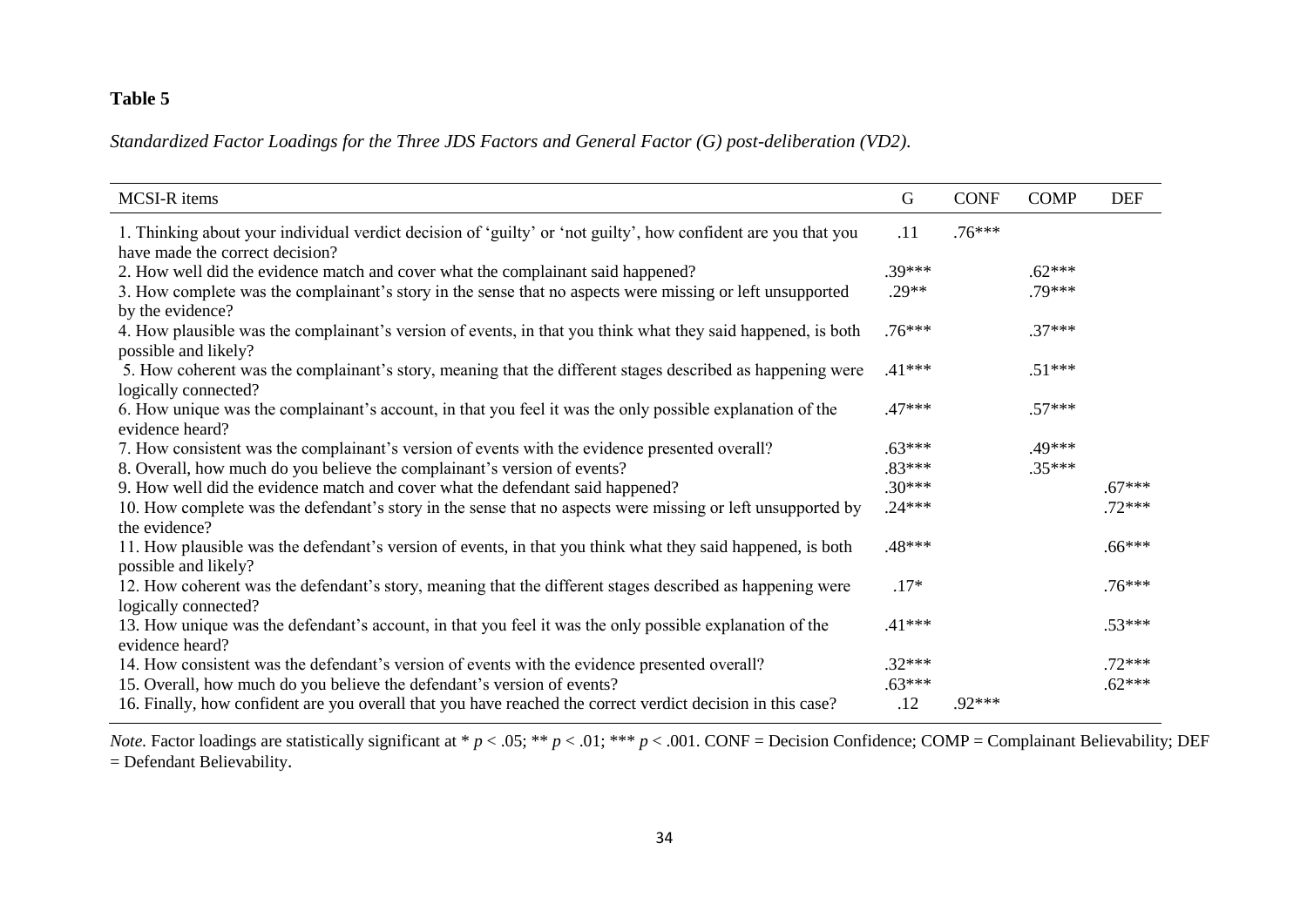| Associations between the three JDS Factors and External Variables. |  |  |
|--------------------------------------------------------------------|--|--|
|--------------------------------------------------------------------|--|--|

|                                  |                                                                      | Verdict Decision 1                                           | Verdict Decision 2                                                    |                                                              |  |
|----------------------------------|----------------------------------------------------------------------|--------------------------------------------------------------|-----------------------------------------------------------------------|--------------------------------------------------------------|--|
| Variable                         | <b>Guilty Verdict</b><br>$(\chi^2 = 236.50, p < .05)$<br>OR (95% CI) | AMMSA (F $[3, 319] =$<br>11.61, p < .001<br>$\beta$ (95% CI) | <b>Guilty Verdict</b><br>$(\chi^2 = 190.10, p < .001)$<br>OR (95% CI) | AMMSA (F $[3, 319] =$<br>12.76, p < .001<br>$\beta$ (95% CI) |  |
| <b>Decision Confidence</b>       | 1.13(.88/1.45)                                                       | $-0.03$ $(-.13/08)$                                          | 1.03(.84/1.27)                                                        | $0.01$ ( $-11/11$ )                                          |  |
| <b>Complainant Believability</b> | $1.62***(1.45/1.81)$                                                 | $-0.16**(-0.27/-05)$                                         | $1.45***(1.32/1.59)$                                                  | $-0.24***(-.35/-.12)$                                        |  |
| Defendant Believability          | $0.68***$ (.60/.76)                                                  | $0.23***$ $(.11/.34)$                                        | $0.78***$ (.71/.85)                                                   | $0.16**$ (.04/.27)                                           |  |

*Note:* Verdict Decision 1 = Individual Verdict decision 1 (made pre-deliberation); Verdict Decision 2 = Individual Verdict decision 2 (made postdeliberation); Guilty Verdict = Individual juror guilty verdict selections; AMMSA = Acceptance of Modern Myths about Sexual Aggression total score; \*\* *p*   $< 0.01$ , \*\*\* *p*  $< 0.001$